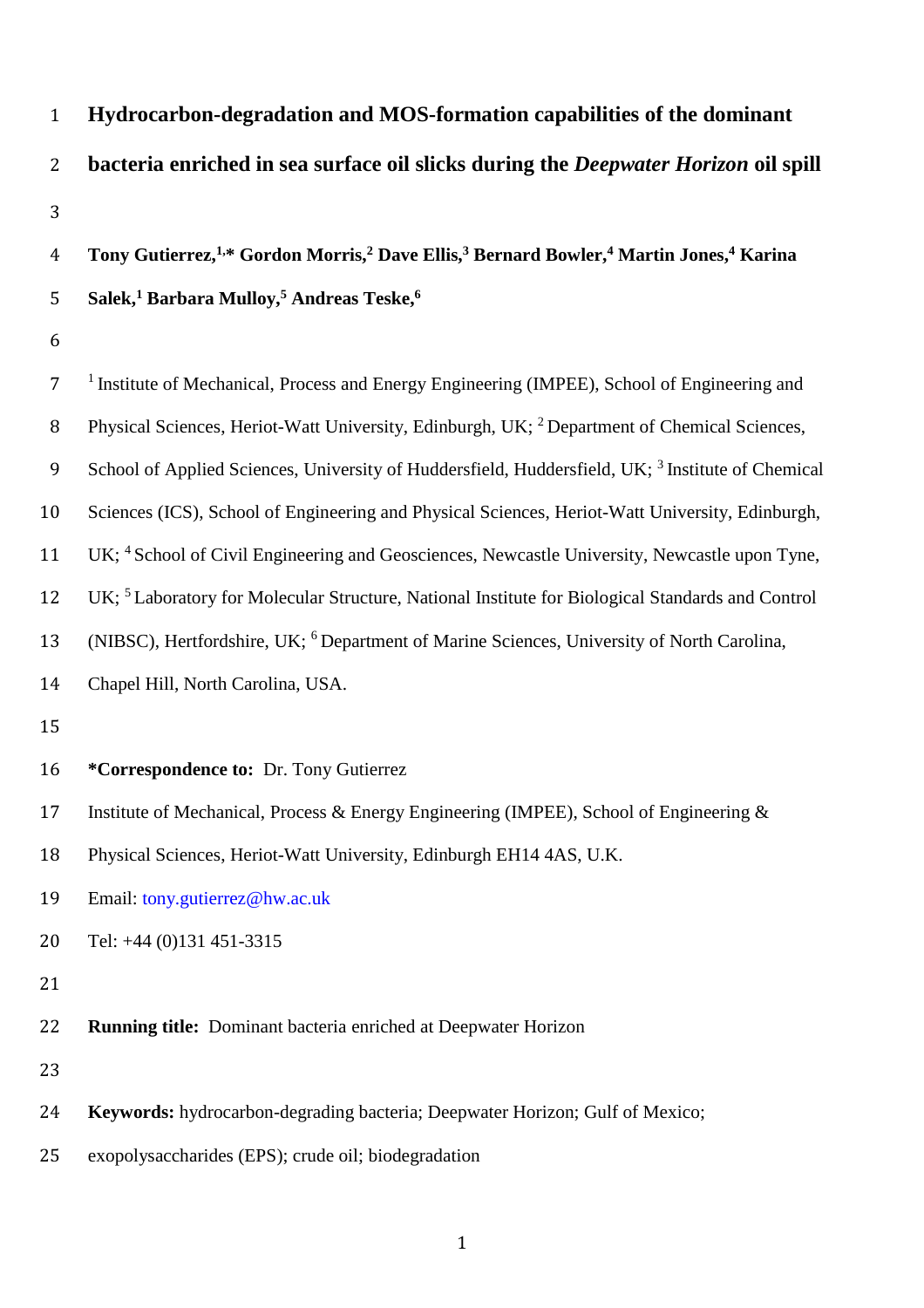## **Abstract**

| 27 | A distinctive feature of the Deepwater Horizon (DwH) oil spill was the formation of significant     |
|----|-----------------------------------------------------------------------------------------------------|
| 28 | quantities of marine oil snow (MOS), for which the mechanism(s) underlying its formation remain     |
| 29 | unresolved. Here, we show that Alteromonas strain TK-46(2), Pseudoalteromonas strain TK-105         |
| 30 | and Cycloclasticus TK-8 – organisms that became enriched in sea surface oil slicks during the spill |
| 31 | - contributed to the formation of MOS and/or dispersion of the oil. In roller-bottle incubations,   |
| 32 | Alteromonas cells and their produced EPS yielded MOS, whereas Pseudoalteromonas and                 |
| 33 | Cycloclasticus did not. Interestingly, the Cycloclasticus strain was able to degrade n-alkanes      |
| 34 | concomitantly with aromatics within the complex oil mixture, which is atypical for members of this  |
| 35 | genus. Our findings, for the first time, provide direct evidence on the hydrocarbon-degrading       |
| 36 | capabilities for these bacteria enriched during the DwH spill, and that bacterial cells of certain  |
| 37 | species and their produced EPS played a direct role in MOS formation.                               |
| 38 |                                                                                                     |
| 39 |                                                                                                     |
| 40 |                                                                                                     |
| 41 |                                                                                                     |
| 42 |                                                                                                     |
| 43 |                                                                                                     |
| 44 |                                                                                                     |
| 45 |                                                                                                     |
| 46 |                                                                                                     |
| 47 |                                                                                                     |
| 48 |                                                                                                     |
| 49 |                                                                                                     |
| 50 |                                                                                                     |
| 51 |                                                                                                     |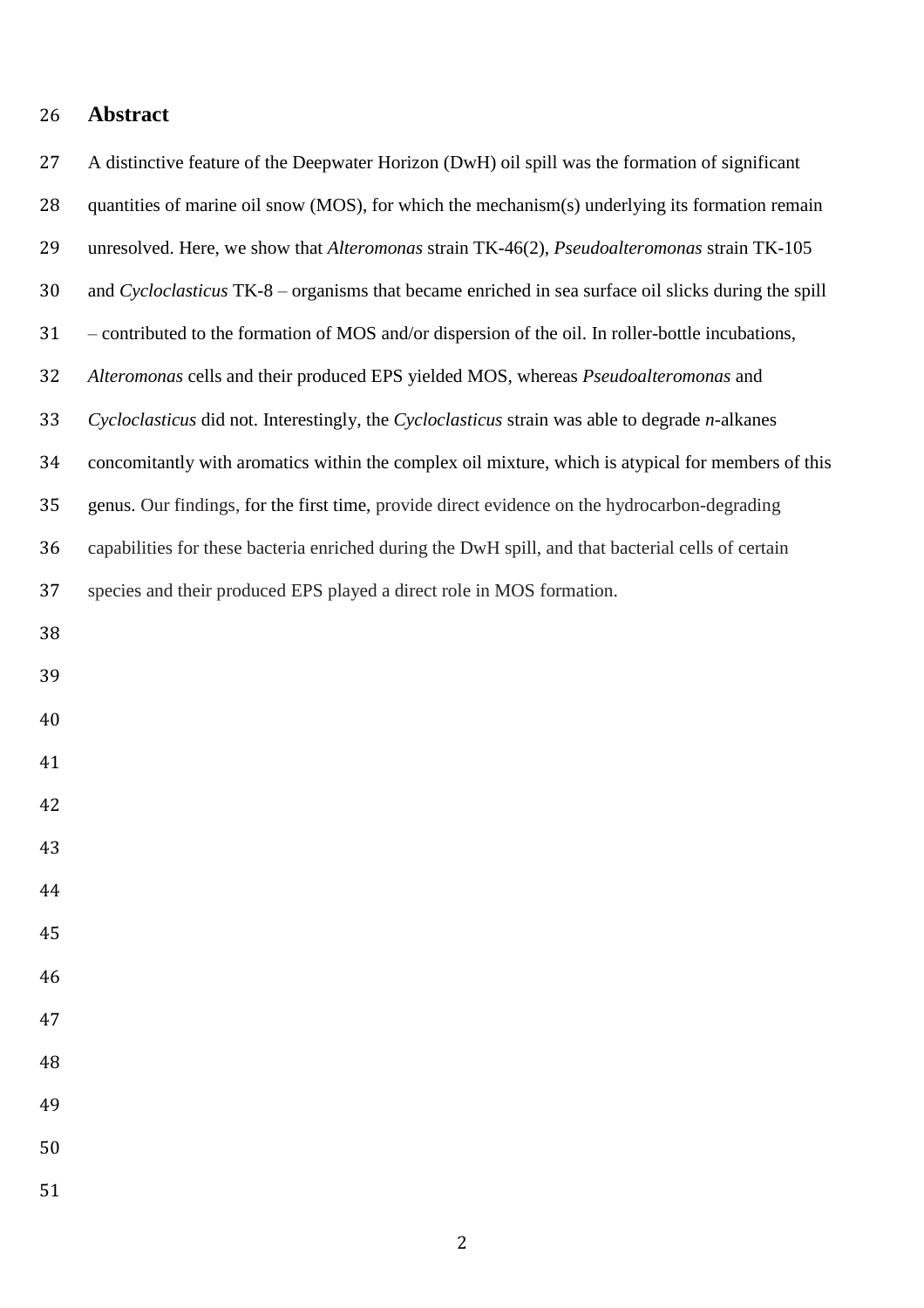### **Introduction**

 The Deepwater Horizon (DwH) blowout of April 20, 2010 is recorded as the worst oil spill in US history. Estimates of the overall magnitude of the release vary, with recent figures reporting approximately 3.19 million barrels (134 million gallons) of oil (U.S. v. BP et al. 2015), and at least 250,000 metric tonnes of natural gas, largely methane, released into the Gulf of Mexico over a period of 87 days (Valentine et al. 2010; Joye et al. 2011). Based on its magnitude, difficulty and complexity of the clean-up response, the spill was marked as one of the worst in the history of the oil and gas industry (Lubchenco et al. 2012). Two distinctive features set the DwH spill apart from other oil spills at sea. The first was the formation of a hydrocarbon-enriched plume (Du & Kessler, 2012; Ryerson et al. 2012) that became entrained as a lens at a depth of 1000-1300 m depth within the water column (Camilli et al., 2010; Diercks et al., 2010). Whilst this deepwater plume had, from the outset of the spill, attracted intense interest from the scientific community in tracking its movement, analysing its physicochemical properties and evolving microbial community, the formation of unprecedented quantities of marine oil snow (MOS) – the other distinctive feature of the DwH spill – gradually gained the interest of the scientific community, with the first reports to emerge on MOS by 2012 (Passow et al. 2012; Ziervogel et al. 2012). MOS is defined as mucilaginous floating organic matter with a "fluffy" off-white appearance, and which distinctively contains associated oil droplets. MOS formation and its impact to the Gulf, and during other spills where it was observed to have formed (i.e. *Ixtoc-I* and *Tsesis* oil spills), has received considerable attention, with more than 50 of studies that consider MOS formation following the DwH spill (Vonk et al, 2015; Daley et al, 2016; Passow, 2016). The large quantities of MOS observed during the DwH spill were observed during the first research cruise on *R/V Pelican* to the spill site in early May, 2010, and were frequently encountered

around the vicinity of surface oil slicks (Niu et al. 2011; Passow et al. 2012) and within deep water

oil plumes (Niu et al. 2011). By June 2010, a little over a month after the onset of the spill, MOS

was no longer visible on surface waters in the Gulf of Mexico, as it had subsequently sedimented to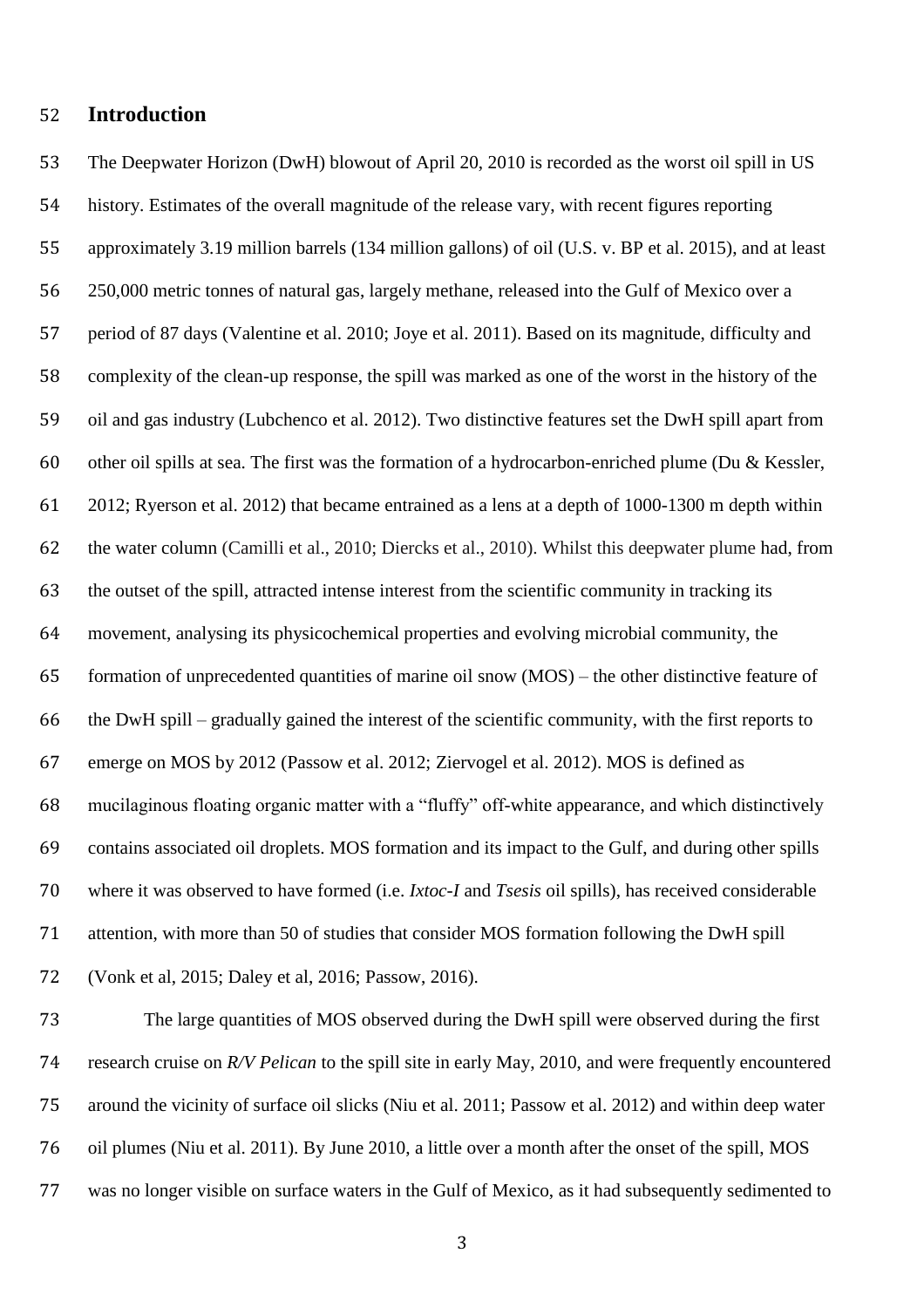the ocean floor (Hollander et al. 2012; Joye et al. 2014). MOS sedimentation has also been suggested to have originated from the deepwater plume (Valentine et al., 2014). Significant 80 hydrocarbon deposition to the seafloor was observed within 20 km of the spill site (Brooks et al., 2015; Romero et al., 2015; Romero et al., 2017; Stout et al., 2017) and including to the northern Gulf of Mexico (White et al., 2012; Montagna et al., 2013; Valentine et al., 2014; Chanton et al., 2015) as a product of MOS formation (Brooks et al. 2015). Estimates for the amount of weathered oil residues that were transported to the seafloor is comparable between studies, from 1.8-14% (Valentine et al. 2014) to 0.5-9% (Chanton et al. 2015), though still uncertain. Now, just over seven years on, the full environmental impact of this MOS-mediated oil sedimentation remains unresolved.

 Although conjecture still surrounds what triggered MOS formation during the DwH spill, the prevailing evidence indicates that it was directly associated with the massive influx of crude oil into the Gulf of Mexico. In roller-bottle experiments performed under conditions simulating the Gulf spill by adding weathered oil collected from the sea surface near the Macondo wellhead, Ziervogel et al. (2012) elegantly demonstrated the importance of the oil in MOS formation, and that these amorphous aggregations could act as hotspots of microbial oil-degrading activity that significantly influenced carbon flux in surface oil slicks at DwH. Passow et al. (2012) provided further insight on the complexity of biological interactions that contributed to the formation of MOS, and Bælum et al. (2012) described the formation of flocs (synonymous with MOS) in incubations with seawater and oil from DwH, and showed *Colwellia* was a dominant member of the flocs formed. These studies in the Gulf of Mexico and elsewhere have explored the genesis of MOS formation, revealing the involvement of bacteria, oil, dispersants, mucilaginous polymers (e.g. TEP, EPS) and possibly also eukaryotic phytoplankton (Gutierrez et al. 2013a; Arnosti et al. 2016; Duran Suja et al. 2017; Passow et al., 2012; Fu et al. 2014; Passow, 2016). Whether any one of these biological contributors plays a protagonist role in triggering MOS formation remains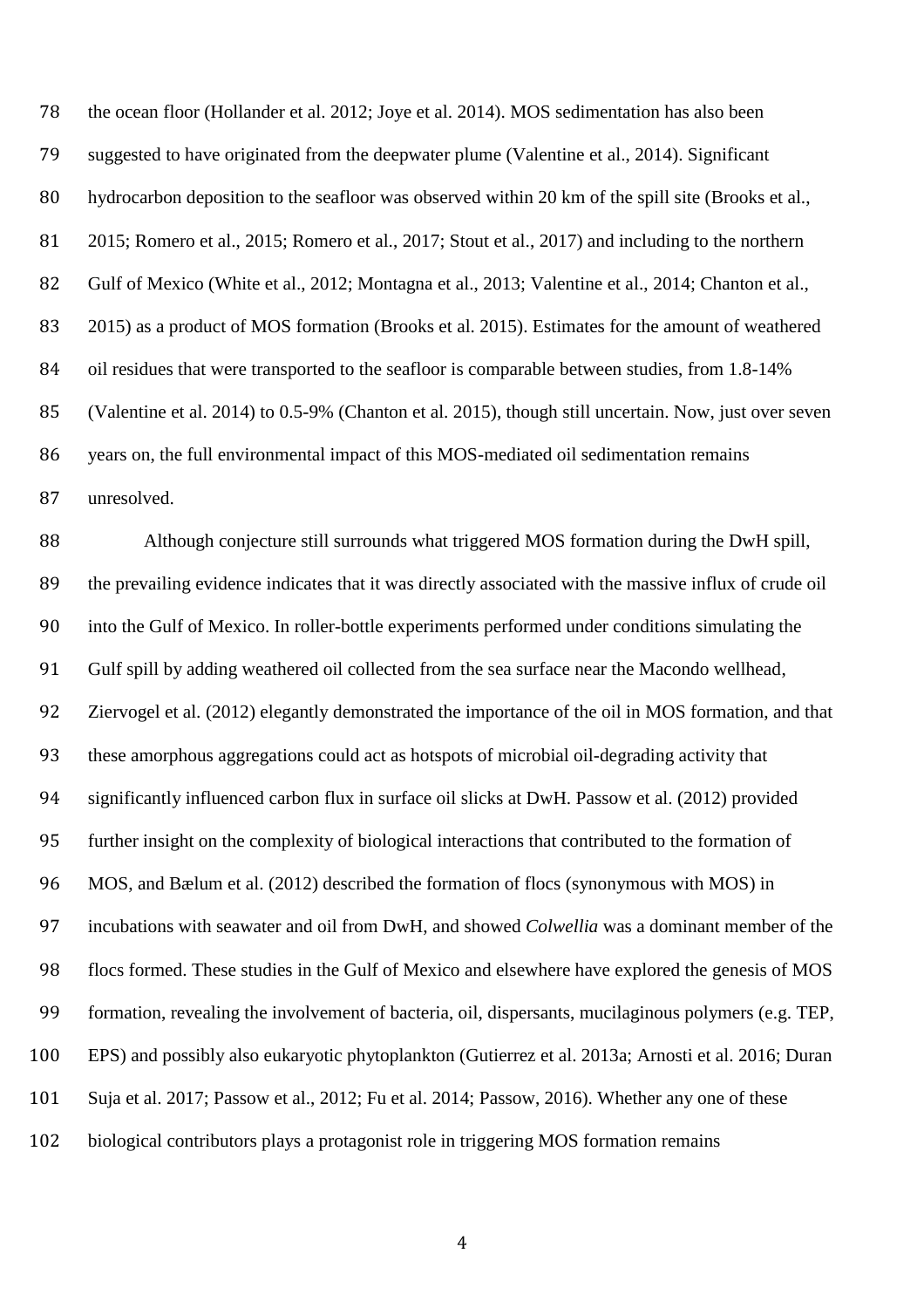unsubstantiated. During the DwH spill, their ubiquity in the Gulf water column suggests they had at least contributed in concert in the formation of MOS.

 Marine snow particles are held together by carbohydrate-based polymers, such as transparent extracellular particles (TEP) and/or extracellular polymeric substances (EPS), that can be produced in large quantities by phytoplankton and bacteria. Certain groups of bacteria in the ocean are recognized for producing significant quantities of EPS that contribute to the total dissolved organic matter (DOM) pool in the ocean (Azam, 1998). A large fraction of this bacterial- derived EPS consists of glycoprotein (Long and Azam, 1996; Verdugo et al. 2004), which coincidentally reflects the chemical composition found in MOS that formed in surface and plume waters at DwH (Bælum et al. 2012; Passow et al. 2012; Ziervogel et al. 2012). It can be hypothesized that indigenous groups of EPS-producing bacteria that became enriched during the DwH spill had contributed, via an as yet unknown mechanism(s), to the formation of significant 115 quantities of MOS observed during the spill. Since no methods currently exist that can match any type of EPS in an environmental sample to its biological source, one method to ascertain whether EPS produced by a bacterial group enriched during the DwH spill may had contributed to the formation of MOS is to study them in pure culture. Using roller-bottle incubations under conditions simulating oil-contaminated sea surface water, we previously showed that EPS produced by *Halomonas* sp. TGOS-10 – a hydrocarbon-degrading bacterium that had become enriched in sea surface oil slicks during the DwH spill – could trigger the formation of MOS in the presence of crude oil (Gutierrez et al. 2013a). Other studies also described MOS formation in similar laboratory-based incubations with seawater (Bælum et al. 2012; Passow et al. 2012; Ziervogel et al. 2012), but the role of EPS in this respect was not investigated. In this study, we test the hypothesis that other hydrocarbon-degrading bacteria that became enriched in surface oil slicks during the spill were involved in inducing the formation of MOS, as well as participating in the emulsification and degradation of the Macondo oil. MOS formation was evaluated in oil-amended roller bottle incubations in the laboratory over a period of 14 days using constant gentle turbulence to simulate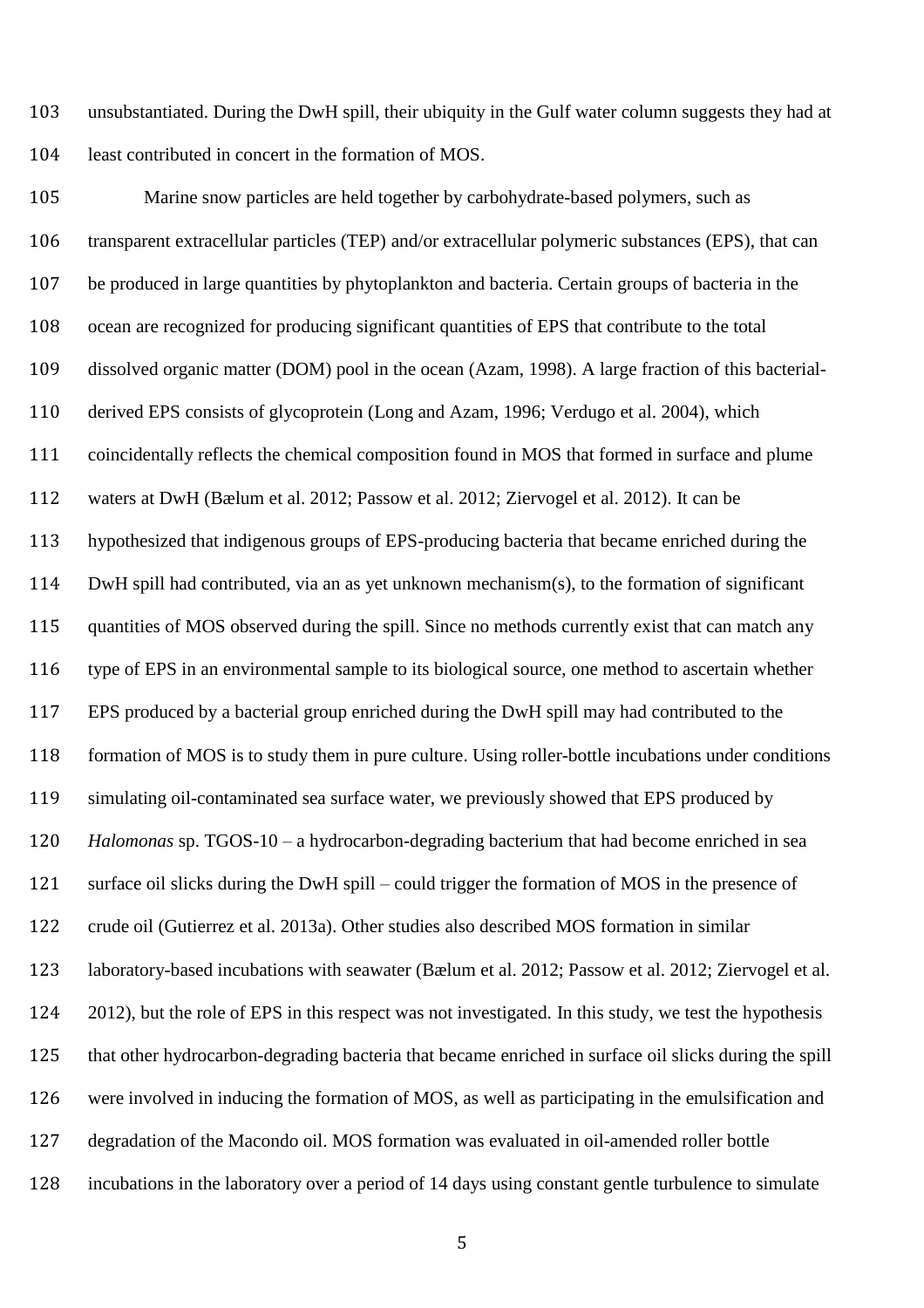- conditions near the sea surface. We also determined the range of hydrocarbons in Macondo oil that
- these strains are capable of degrading, and we isolated the EPS produced by one of the strains in
- order to analyse its chemical characteristics and infer on its role in MOS formation and
- emulsification of the oil.
- 

#### **Materials and Methods**

*Microorganisms used in this study*

 *Alteromonas* sp. strain TK-46(2) was originally isolated from a sea surface oil slick sample 137 collected during a research cruise on RV *Pelican* on May 5<sup>th</sup> of 2010, ca. 0.86 miles from the site of the DwH blowout (28° 44.175' N, 88° 22.335' W). *Pseudoalteromonas* sp. strain TK-105 had been isolated from a deepwater plume sample collected at 1170 m depth (28° 41.686' N, 88° 26.081' W) 140 during a subsequent cruise on the RV *Walton Smith* on 31<sup>st</sup> May 2010. The strains were selected for 141 use in this study based on their ability to produce EPS, to degrade hydrocarbons, and because they were found enriched (based on 16S rRNA gene sequence identity) in sea surface oil slick samples collected during the DwH oil spill (Gutierrez et al. 2013a,b); the TK-105 strain *Cycloclasticus* sp. strain TK-8 was isolated from the sea surface oil slick and included in this study because, whilst it too was found heavily enriched in sea surface oil slicks and the deepwater plume (Gutierrez et al. 2013b), this strain does not produce EPS and therefore served as a useful reference organism to compare with the EPS-producing strains TK-46(2) and TK-105. In addition, it had not previously been determined, by empirical investigation, the range of hydrocarbons in the Macondo crude oil 149 that each of these strains is able to degrade, so was assessed here.

*Hydrocarbon analysis*

To determine the hydrocarbon species in Macondo crude oil that strains TK-8, TK-46(2) and TK-

105 can degrade, a synthetic seawater medium, ONR7a (Dyksterhouse et al. 1995) was used and

amended with surrogate Macondo crude oil (from the Marlin platform) as the sole carbon and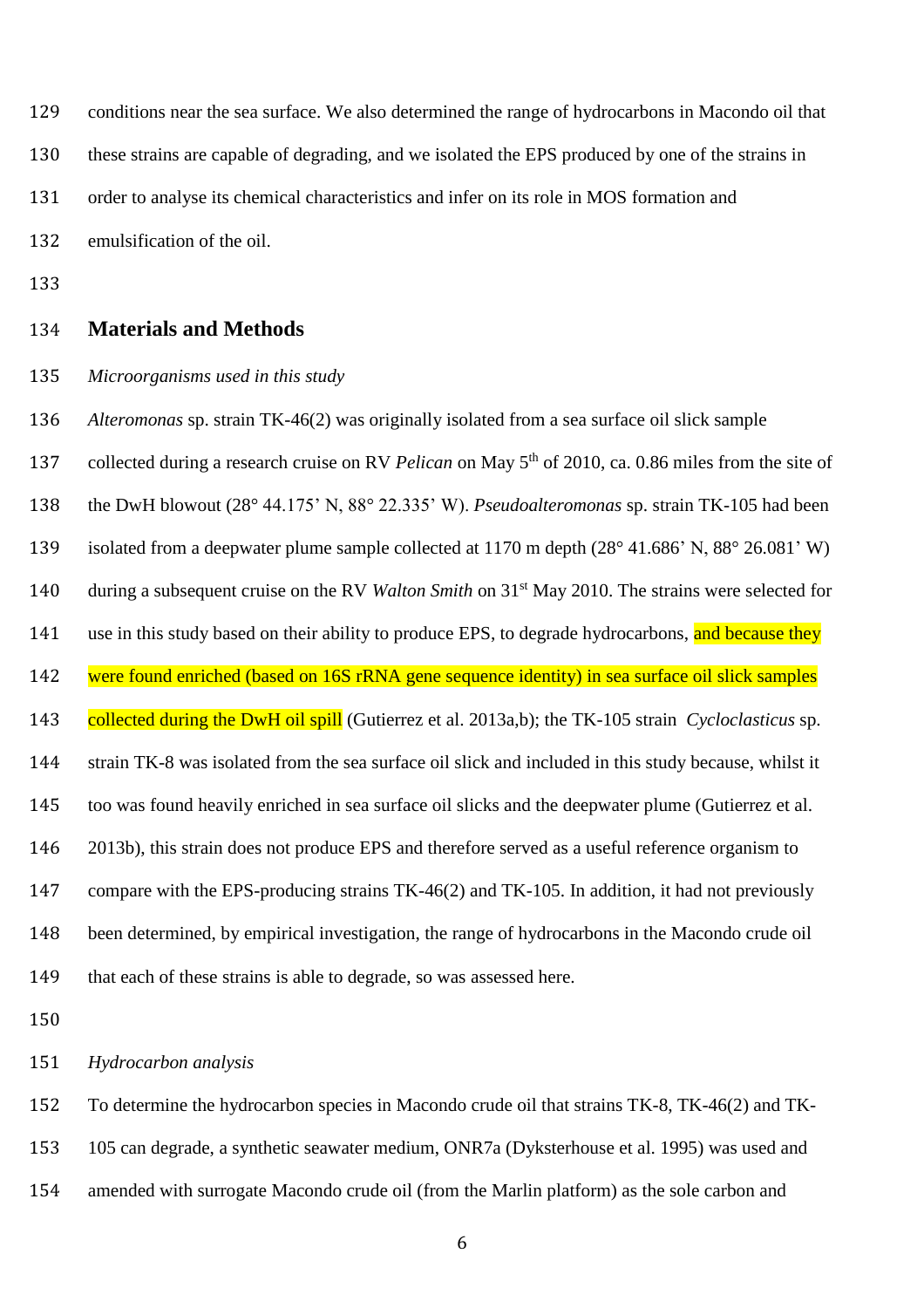energy source. For this, 250-ml pre-autoclaved glass Schott bottles were prepared containing 45 ml ONR7a, Macondo oil to ca. 100 mg/L final concentration, and inoculated with 5 ml of washed cells. For preparation of inocula, the strains were grown in ONR7a amended with Na-pyruvate (for TK- 46(2) and TK-105) or phenanthrene (for TK-8); the cell biomass was washed three times, resuspended in sterile ONR7a to 5 ml and used for inoculation. Additional incubations were set up in the same way with the exception that 85% phosphoric acid (3% final concentration) was added, or the bottles were not inoculated; these controls served to analyse for any loss of hydrocarbons due to abiotic factors. All incubations were carried out in triplicate and incubated in parallel in the dark 163 with gentle shaking (100 rpm) and at 21<sup>o</sup>C, which is a temperature similar to that at the sea surface in the Gulf of Mexico during the time of the DwH oil spill. At the termination of the experiment (day 20), all the bottles were extracted for total petroleum hydrocarbons (TPH) and subsequent analysis for individual hydrocarbon constituents by gas chromatography/mass spectrometry (GC-MS), as detailed below.

 For extraction of TPH, dichloromethane (DCM) was used at an oil/water mix to DCM ratio of 2:1. The DCM fraction was removed and the oil/water mix re-extracted an additional 3 times. The extracted oil sample was then diluted with DCM to ca. 5ml and dried using anhydrous sodium sulphate. An aliquot of known volume was removed, evaporated to dryness and weighed. The gravimetric data were used to calculate the original sample weight and the weight of oil remaining. A known aliquot corresponding to ca. 30mg was taken from the remaining sample and transferred to a 10ml vial. An aliquot of the reference oil was weighed directly into a vial and diluted with ca. 0.3ml DCM. Squalane and 1,1'-binaphthyl were added as standards at ca. 0.5% and 0.05% by weight of the oil, respectively. A procedural blank including the standards was also prepared. One sample was analysed in triplicate and the reference oil was analysed in duplicate. A chromatographic column was prepared using silica topped with alumina. Both sorbents 179 were pre-extracted with DCM and activated at 120°C prior to use. The sorbents were introduced as slurries in petroleum ether (b.p. range 40-60°C). The sample (sorbed to ~3 g alumina) was applied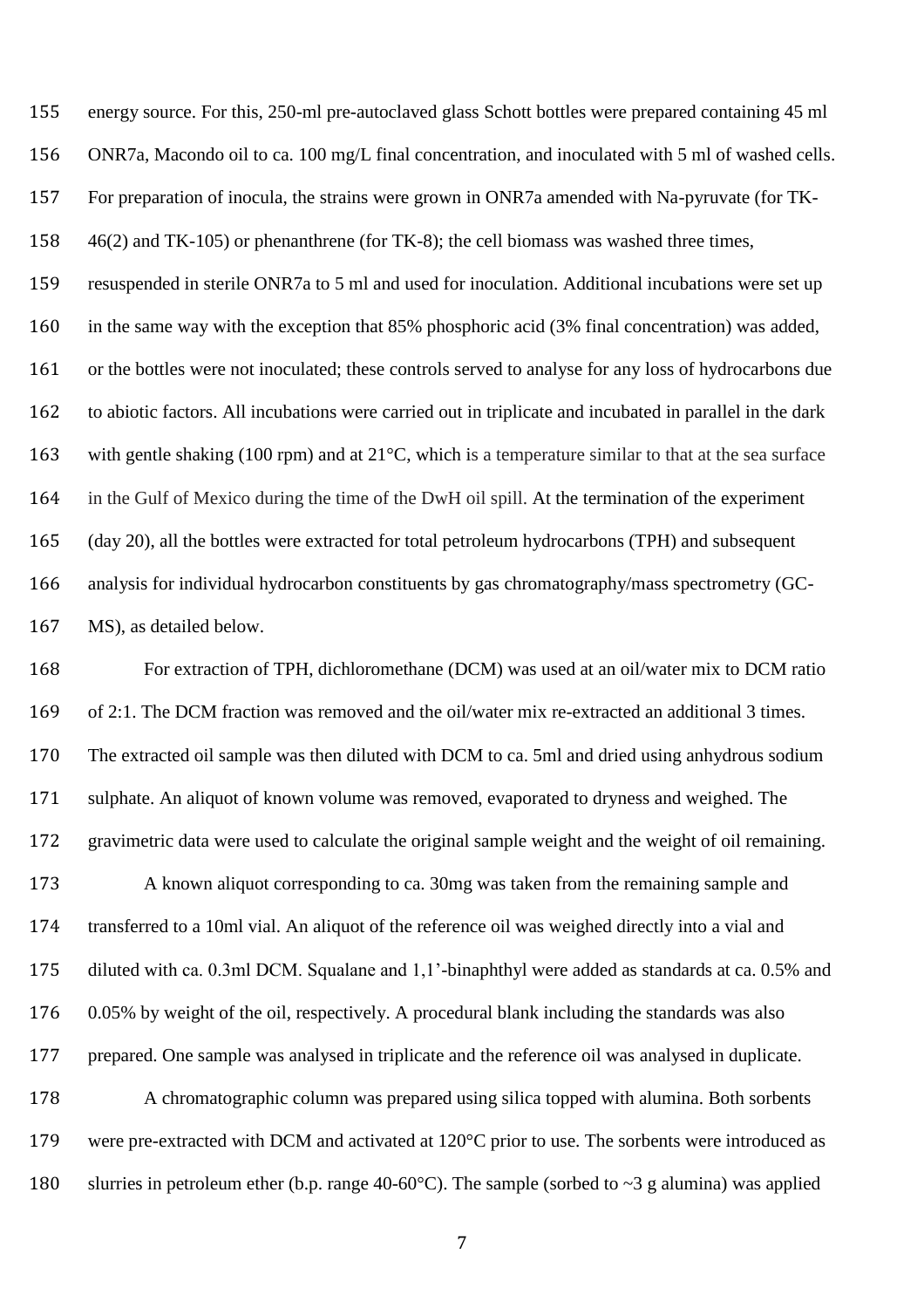to the top of the column. The total petroleum hydrocarbon (TPH) fraction was eluted with 50ml petroleum ether followed by 70ml petroleum ether/DCM (2:5). Solvent was reduced to 3ml using a Heidolph rotary evaporator and an aliquot was removed for gas chromatographic analysis. The TPH fractions were analysed on a Hewlett Packard 5890 GC fitted with a split/splitless injector (300°C), a flame ionisation detector (FID) (310°C) and an HP-5 capillary column (J&W, 30m x 0.25mm i.d. x 0.25µm film thickness). Samples were injected using a Hewlett Packard 6890 187 automatic injector. The oven programme was  $50^{\circ}$ C (2 min) –  $5^{\circ}$ C/min – 300°C (20 min) giving a total run time of 74 min. Chromatographic data were acquired and processed using an Atlas 8.3 189 Chromatographic Data System (Thermo Scientific). Peak areas for individual C<sub>8</sub> to C<sub>35</sub> *n*-alkanes, the isoprenoids pristane and phytane, and for the added standard squalane were obtained. The total hydrocarbon content was calculated using the manually integrated area under the whole chromatogram, excluding the solvent peak. The corresponding total area for the procedural blank (which also contained the added standards) was then subtracted from the total area obtained for the samples and reference oil. Analyte concentrations were measured using the areas of the added standards, assuming a response factor of one, and are thus semi-quantitative. Full quantitation (using a range of standards and individual analyte response factors) was not carried out since the purpose of the experiments was a comparison between different treatments, including controls, using the same analytical protocols. The aromatic hydrocarbons in the TPH fractions were analysed by GC-MS on an Agilent 7890A GC fitted with a split/split less injector (at 280°C) linked to an Agilent 5975C MSD, with data acquisition and processing by Agilent Chemstation software. 201 Selected samples were analysed in full scan mode  $(50-600 \text{ amu sec}^{-1})$  but all samples were analysed in selected ion monitoring (SIM) mode using the analyte aromatic hydrocarbon molecular ions or 203 major fragment ions. An aliquot  $(1 \mu l)$  of the TPH fraction diluted in hexane/dichloromethane was injected in split/splitless mode using an Agilent 7683B autosampler and the split opened after 1 minute. Separation was performed on an Agilent fused silica capillary column (30 m x 0.25 mm i.d) coated with 0.25 μm 5% phenylmethylpolysiloxane (HP-5) phase. The GC was temperature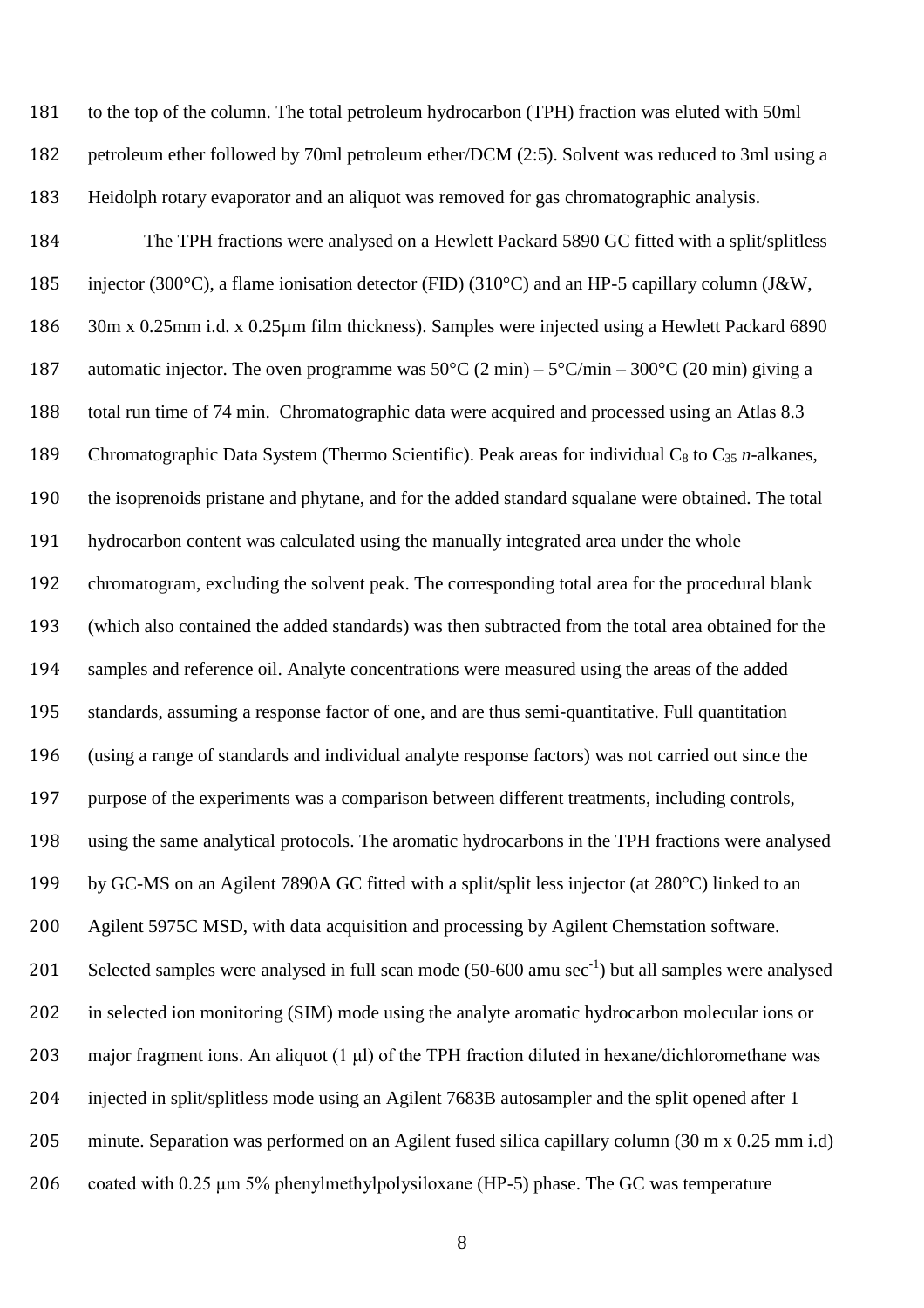| 207 | programmed from 50-310°C at 5°C min and held at final temperature for 10 minutes with helium as                              |
|-----|------------------------------------------------------------------------------------------------------------------------------|
| 208 | the carrier gas (flow rate of 1 ml min <sup>-1</sup> , initial inlet pressure of 50 kPa, split at 30 ml min <sup>-1</sup> ). |
| 209 | Individual aromatic hydrocarbon analytes were semi-quantitatively determined by comparison of                                |
| 210 | their peak areas in their respective ion chromatograms with that of the added 1,1'-binaphthyl                                |
| 211 | standard (m/z 253) assuming a response factor of one.                                                                        |
| 212 | Ratios of <i>n</i> -alkanes to acyclic isoprenoid hydrocarbons ( $nC_{17}/\text{pristance}$ and $nC_{18}/\text{phytane}$ )   |
| 213 | were used as convenient indicators of biological degradation, due to the recalcitrance imparted by                           |
| 214 | the branched structure of the isoprenoid biomarkers (Sauer and Boehm, 1991; Papazova and                                     |
| 215 | Pavlova, 1999; Dawson et al., 2013). Similarly for aromatic hydrocarbon analysis, this was done for                          |
| 216 | 7 ratios indicative of biodegradation (naphthalene/2-methylnaphthalene; 2-methylnaphthalene/1-                               |
| 217 | methylnaphthalene; 2-ethylnaphthalene/2,6+2,7-dimethylnaphthalene; 2-                                                        |
| 218 | methylnaphthalene/2,6+2,7-dimethylnaphthalene; phenanthrene/9-methylphenanthrene; 3+2-                                       |
| 219 | methylphenanthrene/9+1-methylphenanthrene; 3-methylphenanthrene/9-methylphenanthrene).                                       |
| 220 | Concentrations of aliphatic and aromatic hydrocarbon species/groups that were biodegraded after                              |
| 221 | 20 days were also calculated by subtracting the respective hydrocarbon concentrations measured in                            |
| 222 | the acidified controls from those of the non-acidified incubations. A Student's t-test was performed                         |
| 223 | to test for significant differences ( $P < 0.05$ ) in the degradation of the hydrocarbons by each strain                     |
| 224 | analysed against their respective uninoculated/acid-inhibited controls.                                                      |
| 225 |                                                                                                                              |

### *Roller-bottle incubation experiments*

 The potential of strains TK-46(2), TK-105 and TK-8 in promoting the formation of MOS and/or emulsification of oil was investigated using a roller-bottle design, as described previously (Gutierrez et al. 2013a). This type of experimental setup maintains the system in a constant gentle turbulence, thereby reducing the potential of particles to settle on the container walls (Jackson,

231 1994) and simulates conditions near the sea surface. Autoclaved synthetic seawater, ONR7a, was

utilized in these experiments to directly associate the formation of any MOS and/or emulsions to the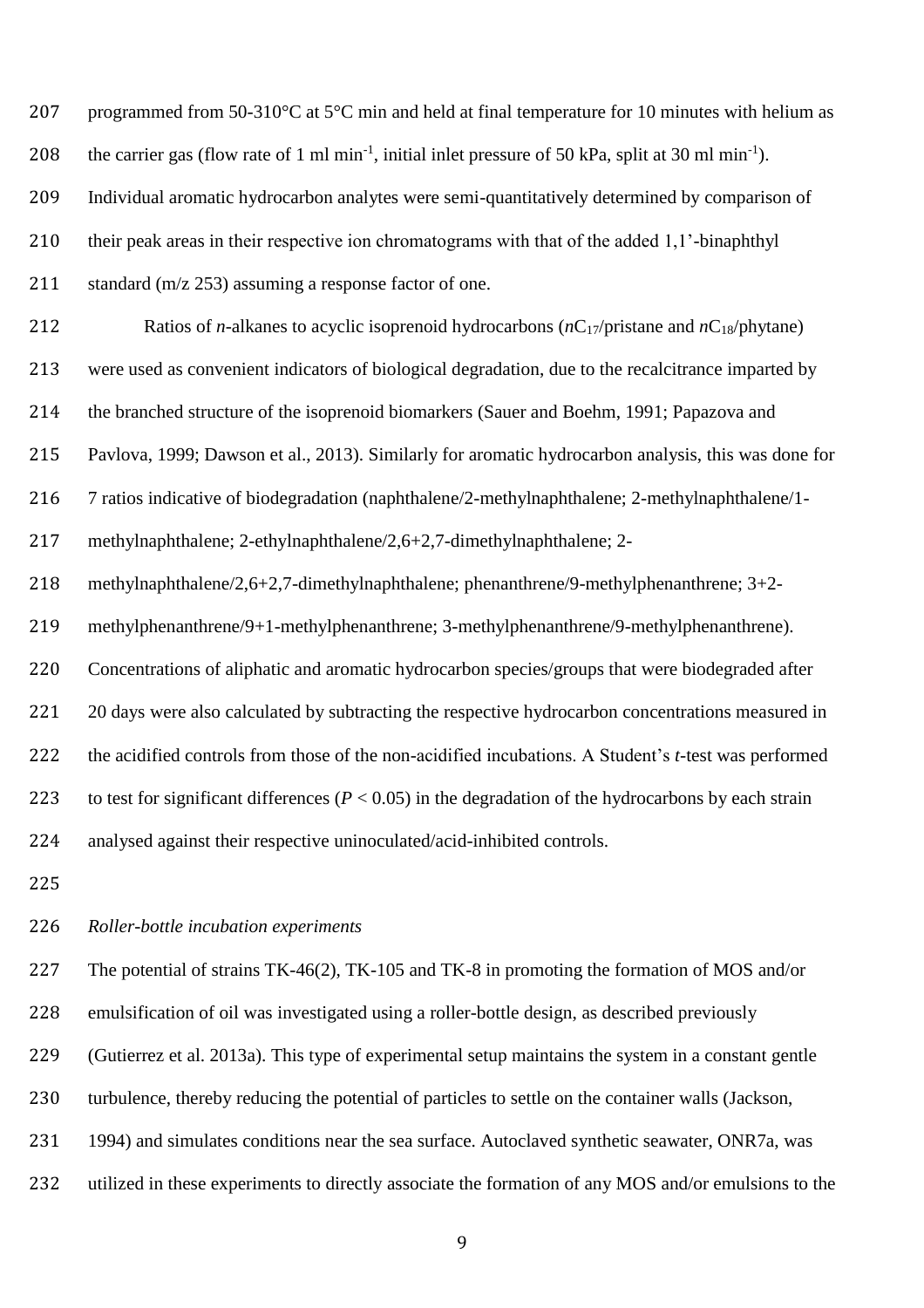respective strain, as natural seawater, even if pre-sterilised, can contain substances (e.g. EPS, TEP) 234 that can induce the formation of MOS or emulsification of crude oil.

 For each strain, three roller-bottle experiments were run in duplicate. The first involved the use of inactive/non-respiring cells (Na-azide treated) to examine the potential of the cell surface alone to promote the formation of MOS or the emulsification of the oil – hereafter referred to as the azide-inhibited incubations. The second employed using cell-free fractions to determine if any extracellularly-released EPS from these strains promoted the same effect – hereafter referred to as the cell-free fraction incubations. The third experiment used live cells to evaluate whether cell activity, such as degradation of the oil by the strains, might promote MOS and/or emulsion formation – hereafter referred to as the live-cell incubations. The inoculum for each of these experiments was prepared by growing up a large batch of cells in ONR7a amended with filter-244 sterilized (0.2  $\mu$ m) Macondo oil (0.5% v/v final concentration), glucose (0.05% w/v final concentration), and a trace elements and vitamin mixture (Dyksterhouse et al. 1995). The cell biomass was recovered by centrifugation (8,000 x g; 20 min) and the supernatant fraction set aside. 247 The cells were washed twice with autoclaved ONR7a, re-suspended to a final optical density (600) 248 nm) of 0.06, and supplemented with Na-azide (0.01% w/v final concentration) to render the cells inactive for use in the azide-inhibited incubations. For preparation of the cell-free fraction 250 incubations, the above supernatant fractions for each respective strain were filtered  $(0.2 \mu m)$  in 251 order to remove all residual cells and then supplemented with Na-azide as above. Washed 'live' 252 cells (i.e. in the absence of Na-azide treatment) were used  $(0.06$  final  $OD<sub>600</sub>)$  for the live-cell incubations. Each of the three incubations was conducted in duplicate using 250-ml Pyrex© glass bottles (27 x 37 mm) which were filled with 200 ml of the respective inoculum fraction, and to each 255 1 ml of sterile oil was added to a final oil slick content of 0.5% ( $v/v$ ). Control incubations were run in parallel using uninoculated autoclaved ONR7a in the presence or absence of oil. Inoculated 257 controls were also included, but without the addition of oil. The bottles were incubated at 21<sup>°</sup>C in the dark on a roller table at 3.5 rpm for 14 days. The bottles were periodically placed upright to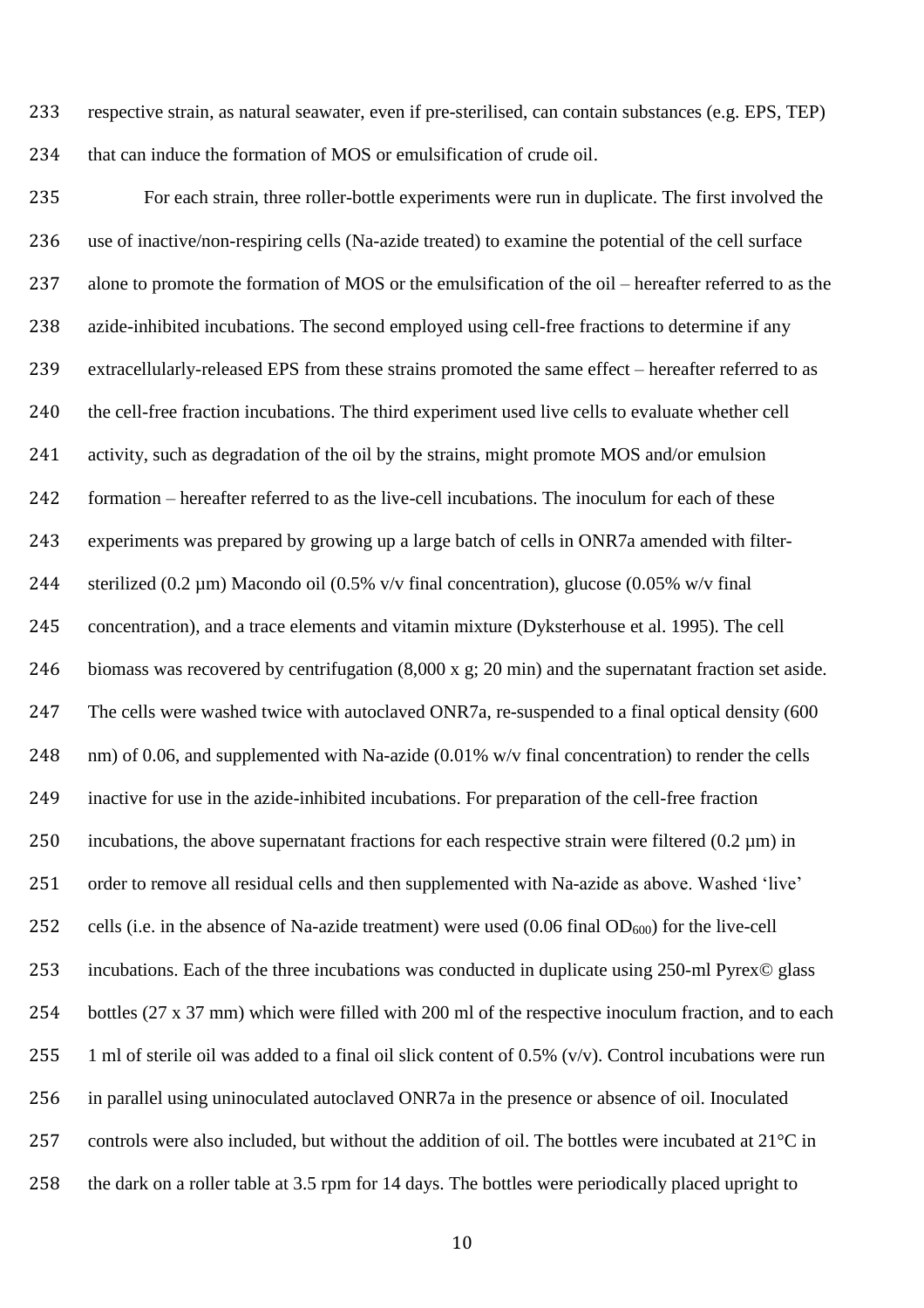photographically record the formation of MOS and/or emulsification of the oil. Samples were also withdrawn for light microscopy or staining with acridine orange (Francisc et al., 1973) for imaging with a FITC filter on a Zeiss Axioscope (Carl Zeiss, Germany).

 At the end of these 14-day roller bottle incubations, MOS particles that formed were carefully withdrawn using glass Pasteur pipettes and transferred to 1.5-ml microtubes for staining with the cationic copper phthalocyanine dye alcian blue (AB) at pH 2.5 (Alldredge et al. 1993), or with the amino acid-specific dye coomassie brilliant blue G (CBBG) at pH 7.4 (Long and Azam, 1996). AB is used for staining acidic sugars of EPS, whereas CBBG is used for staining the proteinaceous component of EPS. Following staining, the MOS particles were washed by transferring them through several droplets of sterile water prior to their examination under the light microscope.

*Production and extraction of EPS from strain TK-46(2)*

Strain TK-46(2) was grown in 3-liter Erlenmeyer flasks containing 770 ml of ZM/10 medium

273 amended with glucose  $(0.5\% \text{ w/v})$  and incubated  $(28\degree C; 150 \text{ rpm})$  for 3 days. The cell biomass was

then removed by centrifugation (10,000 *×*g; 20 min) and filtration (0.2 μm), and the resultant cell-

free supernatant treated with 7.5% (w/v) KCl and two volumes of cold absolute ethanol to

276 precipitate the polymer. After the precipitate was allowed to settle for 24 h at  $4^{\circ}$ C, it was recovered

by centrifugation (4,500 *x*g; 10 min) and subsequently dialysed (50 kDa MWCO) extensively over a

period of 3 days against distilled water at 4°C. The dialysed material was then lyophilised and used

for subsequent chemical analysis, as described below.

*Chemical analysis of the TK-46(2) EPS*

To determine the monosaccharide composition, triplicate samples (10 μl at 1% [wt/vol]) of polymer

TK-46(2) were dissolved in 500 μl of 2 M trifluroacetic acid and hydrolysed at 100°C for 4 h

(Gutierrez et al. 2008). The samples were then prepared for analysis by high-performance anion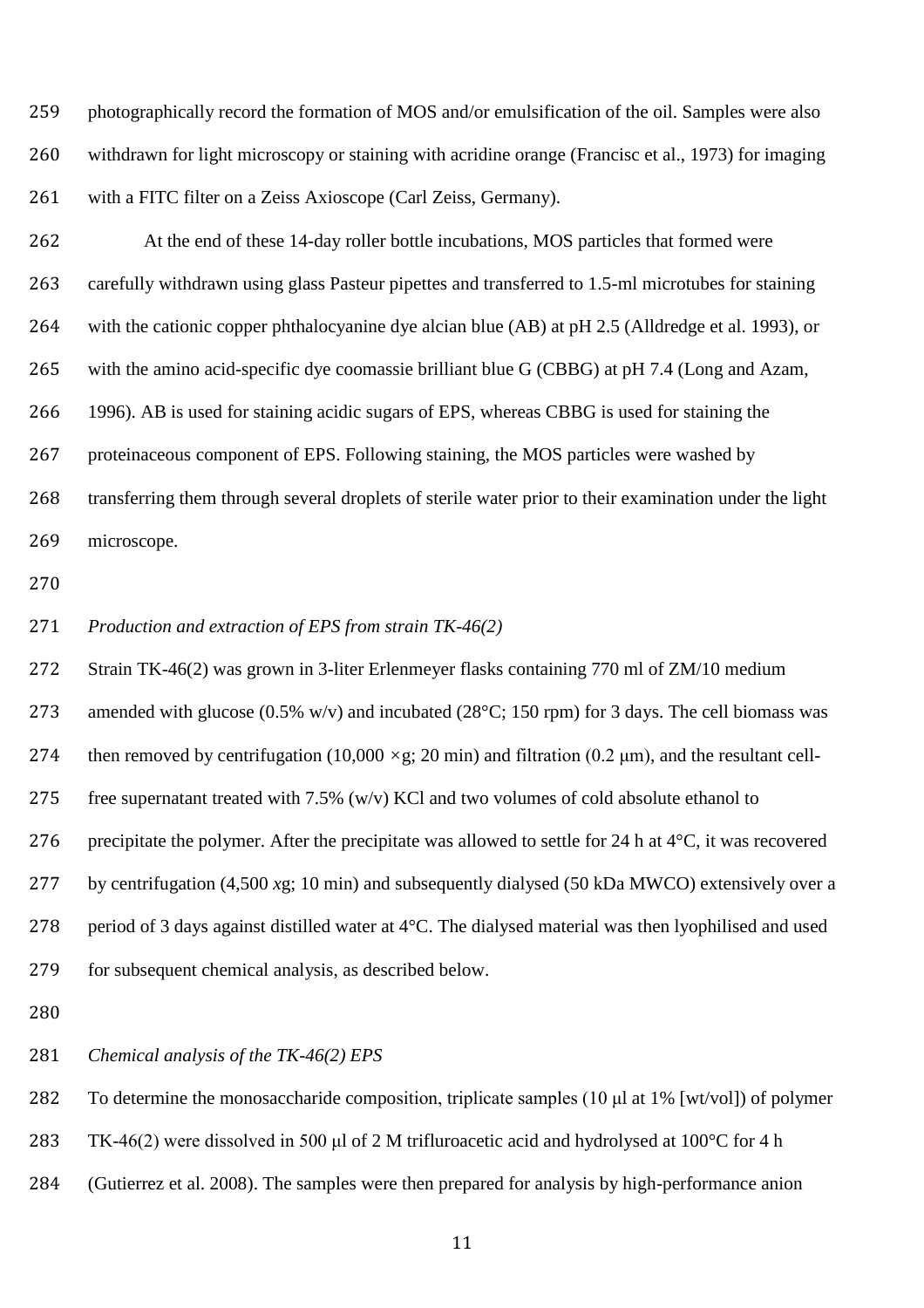exchange chromatography using a Dionex Carbopac PA-20 column on a Dionex ICS-3000 Ion Chromatography System (Dionex Corp. Sunnyvale, USA) and eluted with 0.01 M NaOH at a flow rate of 0.3 ml/min for 20 minutes to elute neutral sugars and then for a further 20 minutes with 1 M NaOAc in 0.15 M NaOH to elute uronic acid residues. The monosaccharide composition was then quantified using external standards. The total carbohydrate content was calculated from the individual amounts of monosaccharides.

 For determination of amino acid composition, acid hydrolysis was performed on 3 mg of the TK-46(2) polymer. Samples were hydrolyzed at 110°C in 2 ml of 6M HCl for 24 h under vacuum and then dehydrated and diluted in 0.1M HCl. Analysis was performed using a Waters 2695 Separations Module, a 2487 Dual Absorbance Detector and a 1515 Isocratic high-performance liquid chromatography (HPLC) Pump equipped with a 300 x 3.5 mm Laborsevice 7-micron resin cation exchange column. Quantification was performed using a Sigma Amino Acid Standard (AAS18) external calibrant. The total protein content was calculated from the individual amounts of amino acids.

 For molecular weight and polydispersity determination of polymer TK-46(2), size-exclusion chromatography coupled to multi-angle laser light scattering (SEC-MALLS) was used. For this, the polymer was dissolved in distilled water at ~0.3% (wt/vol) and then analysed by size exclusion chromatography at ambient temperature on a PL Aquagel guard column (Polymer Labs, Amherst, U.S.A.) which was linked in series with PL Aquagel-OH 60, PL Aquagel-OH 50 and PL Aquagel-304 OH 40 and was eluted with 0.1 M NaNO<sub>3</sub> at a flow rate of 0.7 ml/min. The eluent was then detected online firstly by a DAWN EOS light scattering detector (Wyatt Technology, Santa Barbara, U.S.A.) and by a rEX differential refractometer (Wyatt Technology, Santa Barbara, U.S.A.). The refractive index increment, *dn/dc* was taken to be that of a typical polysaccharide (0.150 ml/g) (Harding et al., 1991; Theisen et al., 2000). Samples were run in triplicate.

 For <sup>1</sup>H nuclear magnetic resonance (NMR) analysis, the TK-46(2) polymer was dissolved in 310 D<sub>2</sub>O (to  $\sim$  0.7 ml) containing 1 µl of 2% acetone in D<sub>2</sub>O as an internal reference. Proton NMR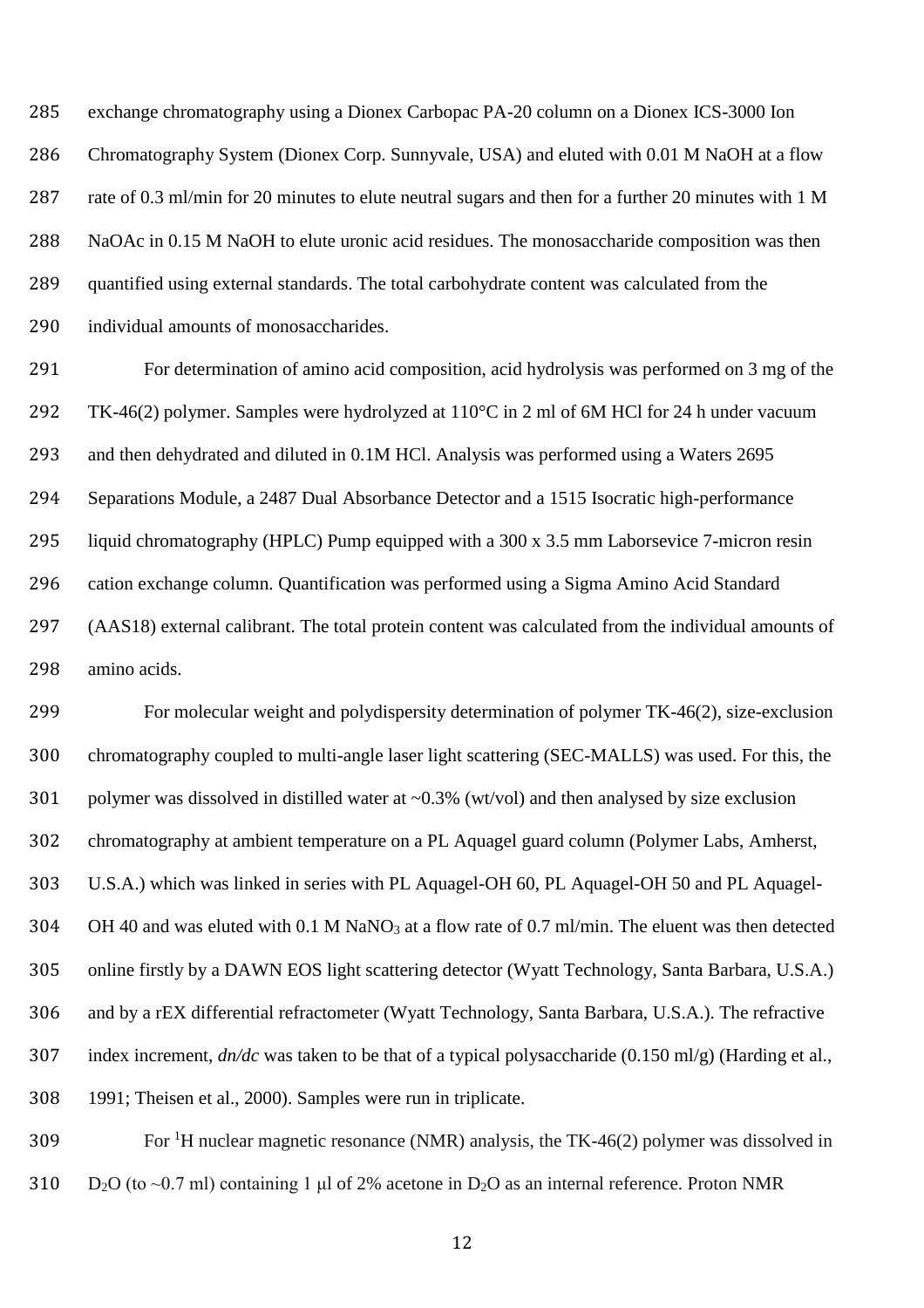| 311 | spectra were acquired at 60°C using a Bruker AVIII 400 MHz spectrometer. Temperature                          |
|-----|---------------------------------------------------------------------------------------------------------------|
| 312 | regulation utilized a BVT3200 temperature control unit. One-dimensional spectra were acquired                 |
| 313 | using the Bruker pulse program 'zgesp' featuring a water-suppression sequence. The number of                  |
| 314 | scans was set at 256, the acquisition time was ca. 1 second and a line-broadening factor of 1Hz was           |
| 315 | imposed on the data prior to processing. TOCSY spectra were acquired using the Bruker pulse                   |
| 316 | program 'dipsi2esgpph' featuring a water-suppression sequence. $TD(1)$ was set at 256W and the                |
| 317 | data was truncated in $f_2$ with TD <sub>eff</sub> set to 800W, TD(2) being set to 2048W. The mixing time was |
| 318 | set to 120ms. COSY spectra were acquired using the Bruker pulse program 'cosydfgpph19'                        |
| 319 | featuring a water-suppression sequence. TD(1) was set at $256W$ and the data was truncated in $f_2$           |
| 320 | with $TD_{\text{eff}}$ set to 800W, $TD(2)$ being set to 2048W.                                               |
| 321 |                                                                                                               |
| 322 | <b>Emulsification</b> assays                                                                                  |
| 323 | To evaluate the potential of strains TK-46(2), TK-105 and TK-8 to produce surface-active agents               |
| 324 | such as bio-surfactants or bio-emulsifiers, they were incubated in ONR7a or ZM/100 marine                     |
| 325 | medium supplemented with Macondo oil (0.05% $v/v$ ) or glucose (0 to 0.5% $w/v$ ). After 3-4 days             |
| 326 | incubation (120 rpm; $21^{\circ}$ C), emulsification assays and surface tension measurements were             |
| 327 | performed on cell-free fractions of the cultures, as previously described (Gutierrez et al. 2007).            |
| 328 | Briefly, to assay for emulsification activity, the samples were mixed with an equal volume of the oil         |
| 329 | (Macondo oil or n-hexadecane) in acid-washed (0.1 N HCl) screw-cap glass tubes (100 x 13 mm),                 |
| 330 | manually shaken (15 s) and vortexed (15 s) to homogeneity, left to stand for 10 min, shaken as                |
| 331 | before, and the height of the emulsion layer – expressed as Emulsification Index, $EI_{24}$ – measured        |
| 332 | after allowing the mixture to stand for 24 h at 21°C. For tensiometry, a Kibron Ez-Pi Plus                    |
| 333 | tensiometer was used with a Kibron Dyne Probe for static du Noüy measurements.                                |
| 334 |                                                                                                               |
|     |                                                                                                               |

# **Results**

## *Degradation of Macondo crude oil by the strains*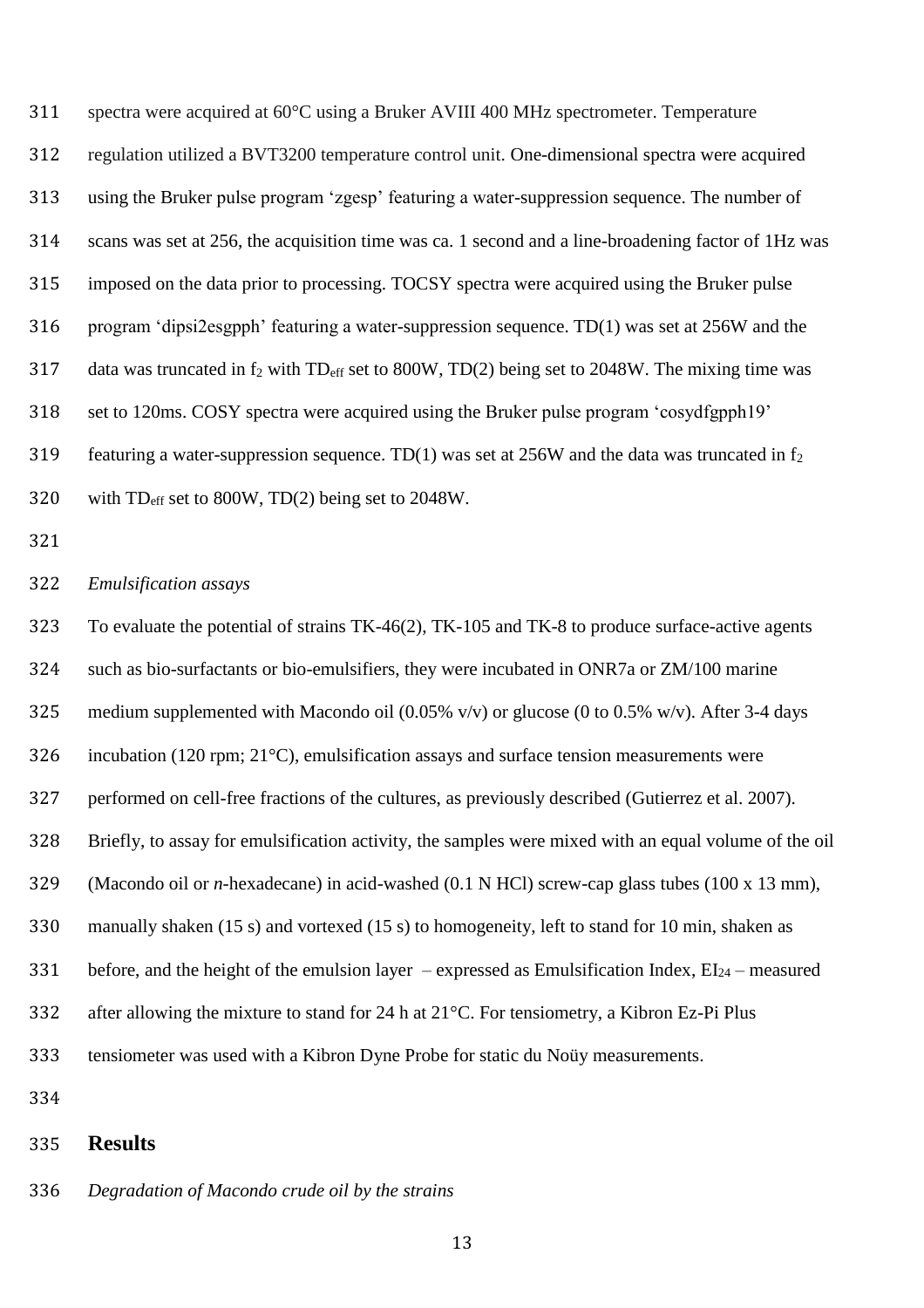| 337 | Hydrocarbon degradation tests showed that the Alteromonas, Pseudoalteromonas and                                  |
|-----|-------------------------------------------------------------------------------------------------------------------|
| 338 | Cycloclasticus strains degraded distinct substrate classes in the Macondo oil. For this, the total                |
| 339 | volume of each of the cultures for each strain were extracted and analysed for total petroleum                    |
| 340 | hydrocarbons (TPH) and their hydrocarbon composition, as described below. Compared with                           |
| 341 | uninoculated/acid-inhibited controls, the concentrations of some hydrocarbon species were found to                |
| 342 | have significantly decreased ( $P < 0.05$ ) after 20 days in the 'live' (no acid treated) incubations, and        |
| 343 | could thus be attributed to biodegradation by the strains. Table 1 shows these hydrocarbons that                  |
| 344 | were significantly biodegraded for each of the three strains. Of a total of $28$ <i>n</i> -alkanes analysed       |
| 345 | $(nC_8-nC_{35})$ , five were significantly degraded (i.e. $nC_{12}-nC_{15}$ ) by strain TK-46(2), and another two |
| 346 | $(nC14, nC15)$ by strain TK-8 (Table 1). All other <i>n</i> -alkanes were either not biodegraded or their loss    |
| 347 | was accounted for by abiotic degradation respective to the controls. From these same experiments,                 |
| 348 | ratios of <i>n</i> -alkanes to acyclic isoprenoid biomarkers, and similarly ratios for aromatic hydrocarbons,     |
| 349 | were used as indicators of biological degradation (Figure 1). For strain TK-46(2), reductions in                  |
| 350 | $nC_{18}/\text{phy}$ , 2-methylnaphthalene/1-methylnaphthalene and 2-methylnaphthalene/2,6+2,7-                   |
| 351 | dimethylnaphthalene were measured. For strain TK-105, reductions in naphthalene/2-                                |
| 352 | methylnaphthalene, 2-methylnaphthalene/1-methylnaphthalene and 2-methylnaphthalene/2,6+2,7-                       |
| 353 | dimethylnaphthalene were measured. For strain TK-8, reductions in naphthalene/2-                                  |
| 354 | methylnaphthalene, 2-methylnaphthalene/1-methylnaphthalene, 2-methylnaphthalene/2,6+2,7-                          |
| 355 | dimethylnaphthalene, phenanthrene/9-methylphenanthrene and 3-methylphenanthrene/9-                                |
| 356 | methylphenanthrene were measured. No significant reductions for $nC_{18}/ph$ ytane, $nC_{17}/pr$ istane, 2-       |
| 357 | ethylnaphthalene/2,6+2,7-dimethylnaphthalene and $3+2$ -methylphenanthrene/9+1-                                   |
| 358 | methylphenanthrene were measured. These results, as expected, show that strain TK-8 excelled in                   |
| 359 | degrading the aromatic hydrocarbon fraction of the oil compared to the other two strains. Taken                   |
| 360 | collectively, the strains exhibited a capacity to degrade a wide range of hydrocarbon species, with               |
| 361 | strain TK-8 specialising in the degradation of aromatic hydrocarbons. Higher-molecular-weight                     |
| 362 | aromatic compounds, such as substituted/non-substituted dibenzothiophenes, monoaromatic                           |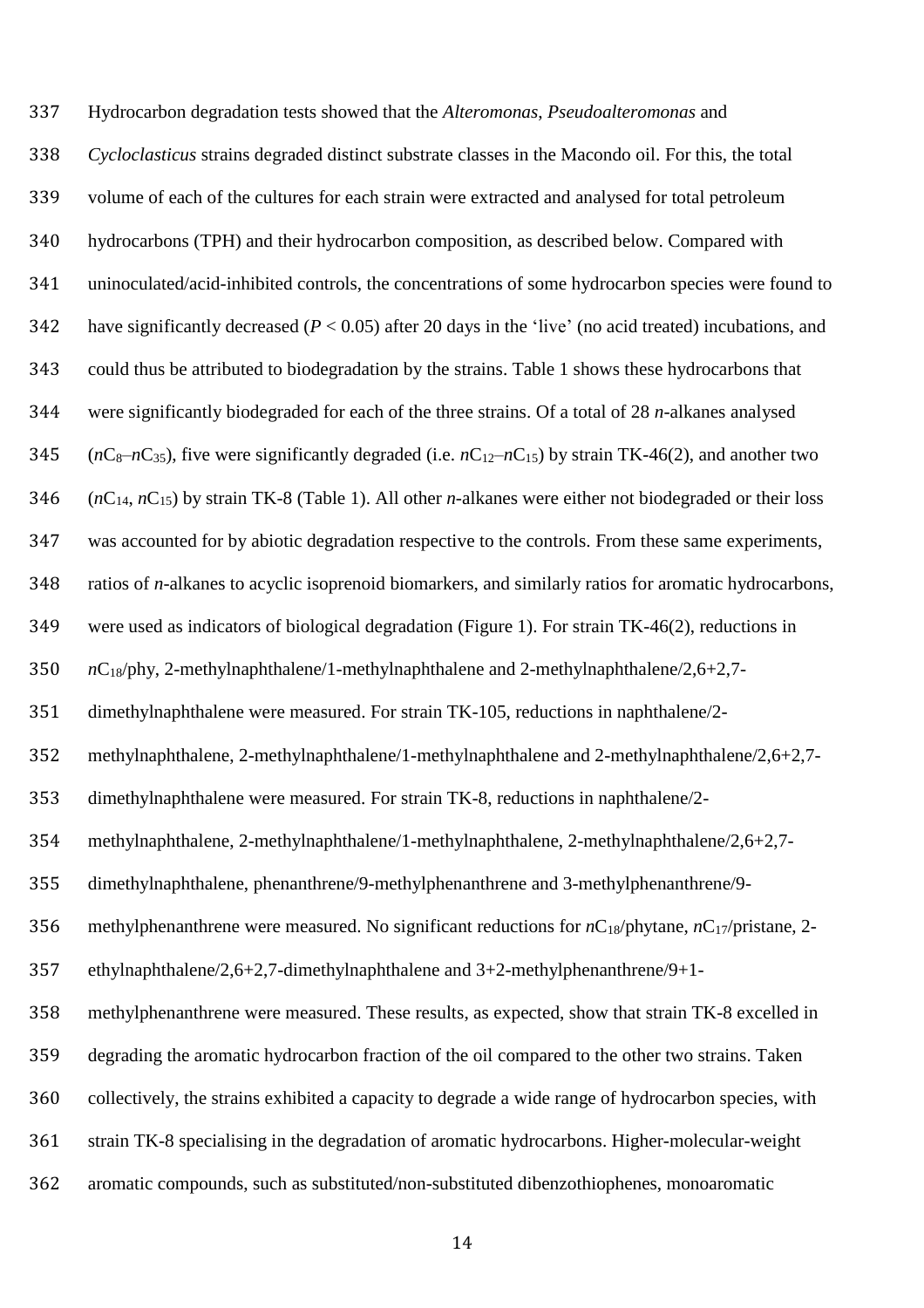steroids and triaromatic steranes (measured from their respective ion chromatogram peak areas against that of the added 1,1'-binaphthyl, using a response factor of one), did not appear to be degraded by any of the three strains, at least under the experimental conditions employed.

### *MOS formation and Macondo oil emulsification potential by the strains*

 In live-cell roller bottle incubations with *Alteromonas* strain TK-46(2) incubated with synthetic seawater medium ONR7a (Dyksterhouse et al. 1995) amended with filter-sterilized Macondo crude oil, MOS formation was observed after 5 days with the abundance of MOS aggregates increasing until day 12 (Fig. 2A). Similar observations were recorded for this strain in the azide-inhibited incubations, with the exception that MOS formation did not occur until day 7. For both the live-cell and azide-inhibited incubations, the diameter of the MOS particles formed ranged from 2 to 5 mm. They displayed a 'fluffy' off-white appearance and none of the particles settled to the bottom when the bottles were held upright – all the particles floated and localised just under the partially emulsified oil slick. Upon close inspection, they were found to contain small associated oil droplets (inset to Fig. 2A). When submerged within the bottles after applying a gentle mixing, the MOS particles floated slowly back up and settled just under the oil slick, and at no time over the duration of these 14-day incubations did they settle to the bottom of the bottles. When stained with Acridine Orange (AO) and viewed under the epifluorescence microscope, the MOS particles from both incubations treated with or without azide were found loaded with attached cells and oil droplets (Fig. 2B). When viewed under the light microscope with the aid of dark field illumination, the particles appeared as an amorphous 'cotton wool-like' material that partially stained with the polysaccharide-specific dye Alcian Blue (AB), and were seen floating in a 'sea' of emulsified oil 385 droplets (dark brown spheres; average size range  $\langle 1 \text{ to } 5 \mu \text{m i.d.} \rangle$ , of which many appeared embedded within the MOS particles (Fig. 2C). The MOS particles, however, did not stain with the protein-specific dye Coomassie Brilliant Blue G (CBBG) (Fig. 2D). Conversely, no formation of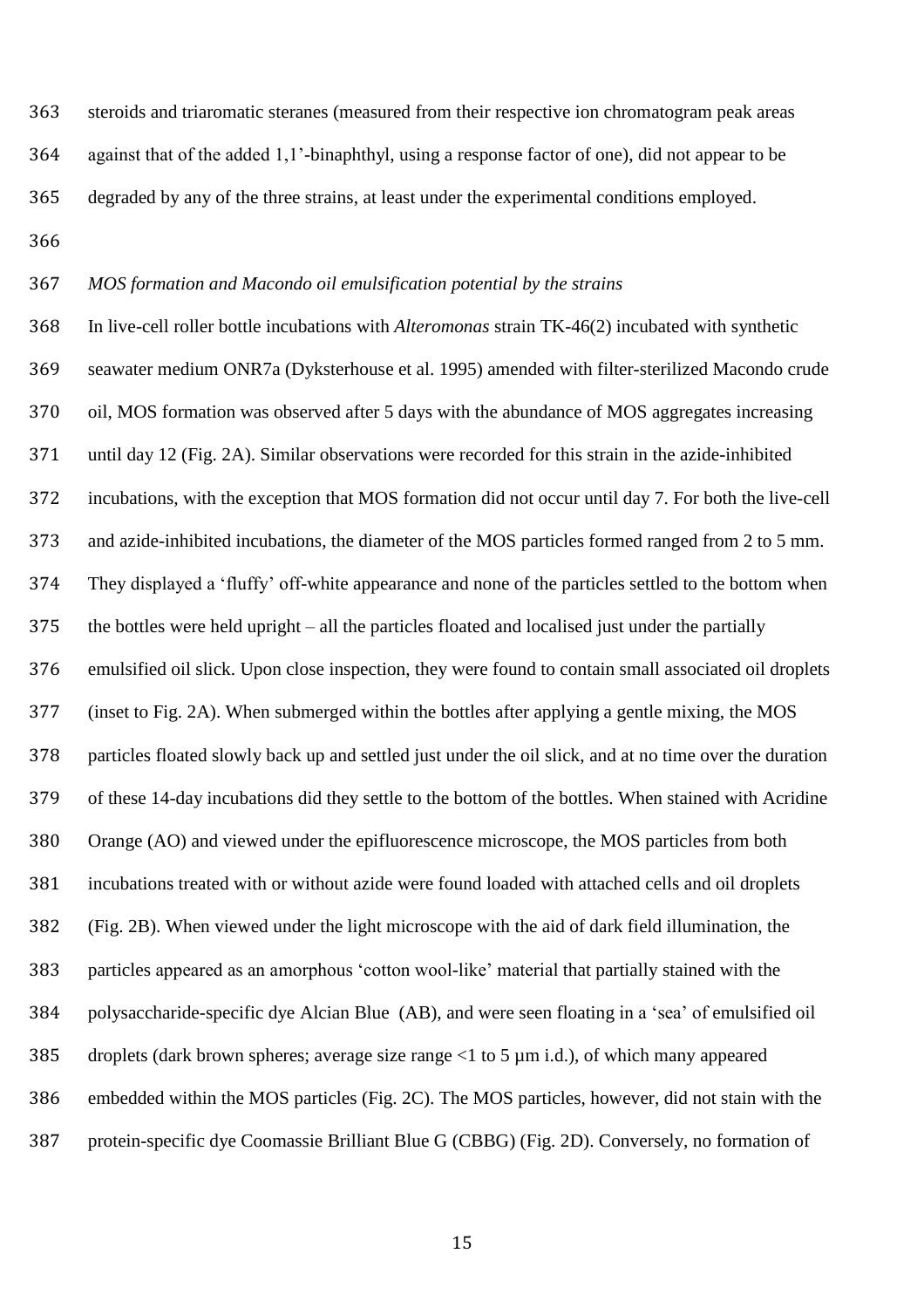MOS or emulsification of the oil was observed in roller bottles incubated with cell-free fractions of strain TK-46(2).

 In roller bottle incubations containing live cells, azide-inhibited cells, or cell-free fractions of strain *Cycloclasticus* strain TK-8 or *Pseudoalteromonas* strain TK-105, no MOS was observed to have formed at any point during these 14-day incubations. However, in incubations with TK-105, the oil had shown signs of partial emulsification by day 3, and became progressively more emulsified over the next few days until the termination of these experiments. Increasing emulsification was indicated by the presence of small oil droplets that appeared submerged just below the oil slick when the bottles were held upright and gently agitated (Fig. 2E). In none of these incubations had the oil become completely emulsified since a clear slick of non-emulsified oil remained intact at the termination of these experiments. Light microscopic examination of the emulsified oil droplets located under the oil slick did not reveal the presence of TK-105 cells associated with the oil (not shown). Conversely, oil droplets withdrawn from live-cell incubations with TK-8 and viewed under the light microscope revealed they were coated with a dense population of the cells (Fig. 2F). Oil droplets in these incubations with TK-8 were sparse, and essentially the oil slick layer did not appear emulsified in any of the roller bottle incubations that contained live cells, azide-inhibited cells or cell-free fractions of this strain. It is worthy to note that the cell-free fraction for this strain, prepared from growth of TK-8 in ONR7a amended with Macondo oil, exhibited an orange appearance, which is indicative of the extracellular accumulation of an oxidized intermediate(s) from the metabolism of aromatic hydrocarbons (e.g. PAHs) in the Macondo oil (Cuskey and Olsen, 1988).

 In uninoculated control incubations with ONR7a amended with oil only, or ONR7a inoculated with either of the three strains in the absence of oil, no signs of MOS formation or emulsification of the oil were observed at any point over the course of these 14-day experiments (results not shown).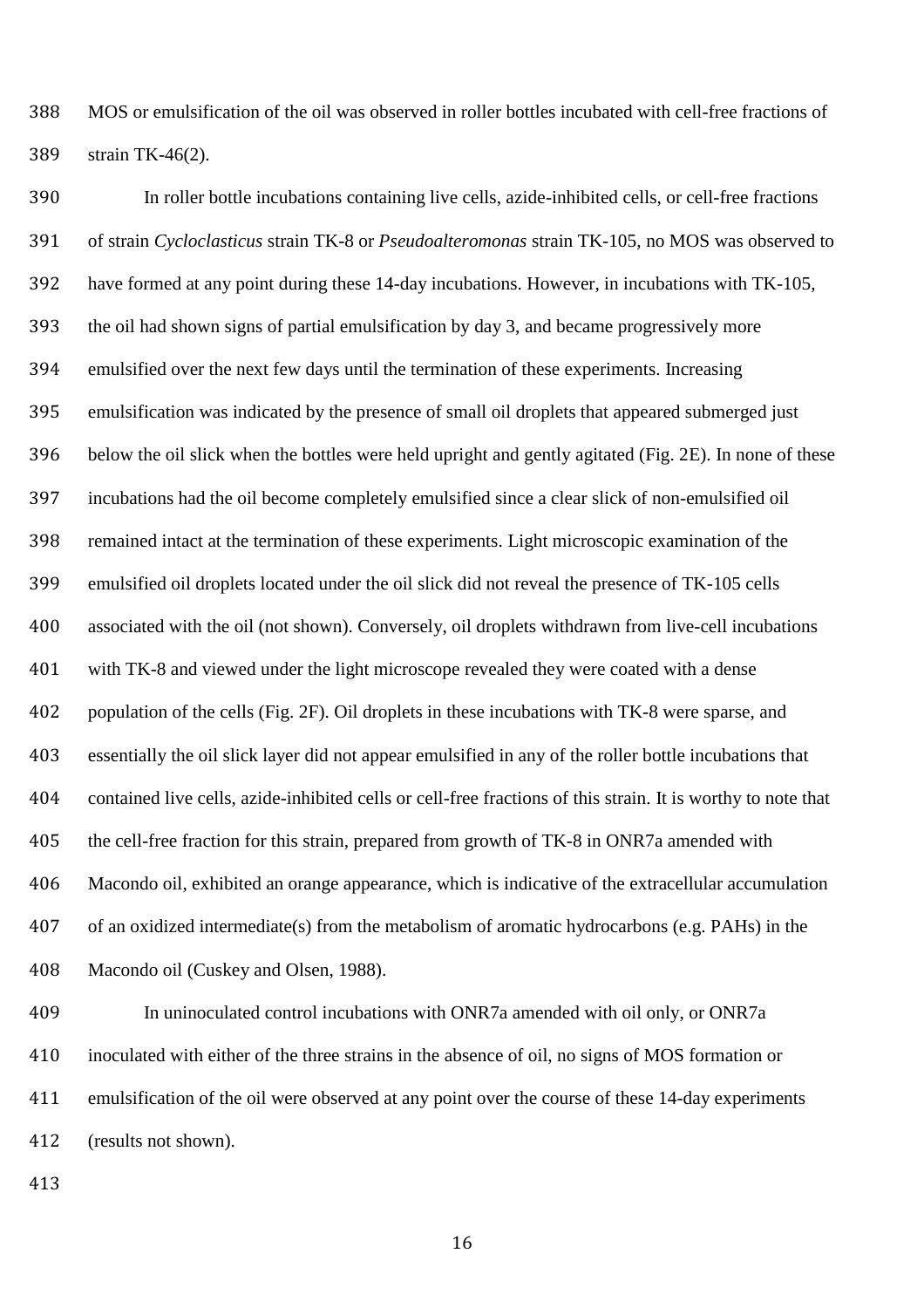*Chemical composition and molecular mass of the TK-46(2) EPS*

 A monosaccharide analysis of the EPS produced by *Alteromonas* sp. strain TK-46(2) showed that it 416 contained a carbohydrate content of  $39.2 \pm 7.4\%$  of the total weight of dried polymer (Table 2). The polymer was composed of hexoses (rhamnose, fucose, galactose, glucose, mannose), amino sugars (glucosamine), uronic acids (galacturonic and glucuronic acid), and the pentose xylose. Rhamnose 419 (26.3%  $\pm$  2.7%) and galactose (47.8%  $\pm$  2.7%) were the most abundant. All other monosaccharides 420 were each present at less than 10% and together they contributed about  $25.9\% \pm 0.9\%$  to the total carbohydrate content, with trace quantities of fucose detected. The total uronic acid content of the TK-46(2) EPS was 13.4%, as contributed by galacturonic and glucuronic acids.

423 The total amino acid content of the TK-46(2) EPS was  $6.4\% \pm 0.3\%$  (Table 3) of the total weight of dried polymer. Amino acid analysis of hydrolyzed samples identified the presence of four major amino acids – aspartic acid, glutamic acid, glycine, and alanine – that in total contributed  $51.7\% \pm 0.6\%$  to the total amino acid content. The percent contribution of hydrophobic nonpolar amino acids to the total amino acid content was 50.6%, whereas that of polar amino acids was 49.4%. Lipid analysis did not reveal any fatty acids.

 Analysis of the EPS produced by *Alteromonas* sp. strain TK-46(2) by SEC-MALLS showed 430 it composed of a molecular-weight average molar mass  $(M_w)$  of 150,000  $\pm$  4,000 g/mol, with a 431 peak-average molar mass  $(M_p)$  of 134,000  $\pm$  2,000 g/mol. The polydispersity index  $(M_w/M_n)$  of the 432 EPS was  $2.75 \pm 0.18$ . As polydispersity provides an indication of the molecular size distribution of a polymer in solution, this value for the EPS produced by strain TK-46(2) denotes that it is 434 heterogenous compared to, for example, commercially available pullulan  $(I_p \le 1.1)$ . Generally, a 435 polydispersity index of  $\geq 1.6$  is indicative of a polydisperse polymer (Harding et al., 1991). It should be noted that the weight-average molecular weight of a mixture of components will be biased toward higher molecular weights due to the way weight-average molecular weights are calculated. This molecular-weight heterogeneity may be expected to be higher in seawater because the presence of salt can cause these types of marine bacterial polymers to further dissociate into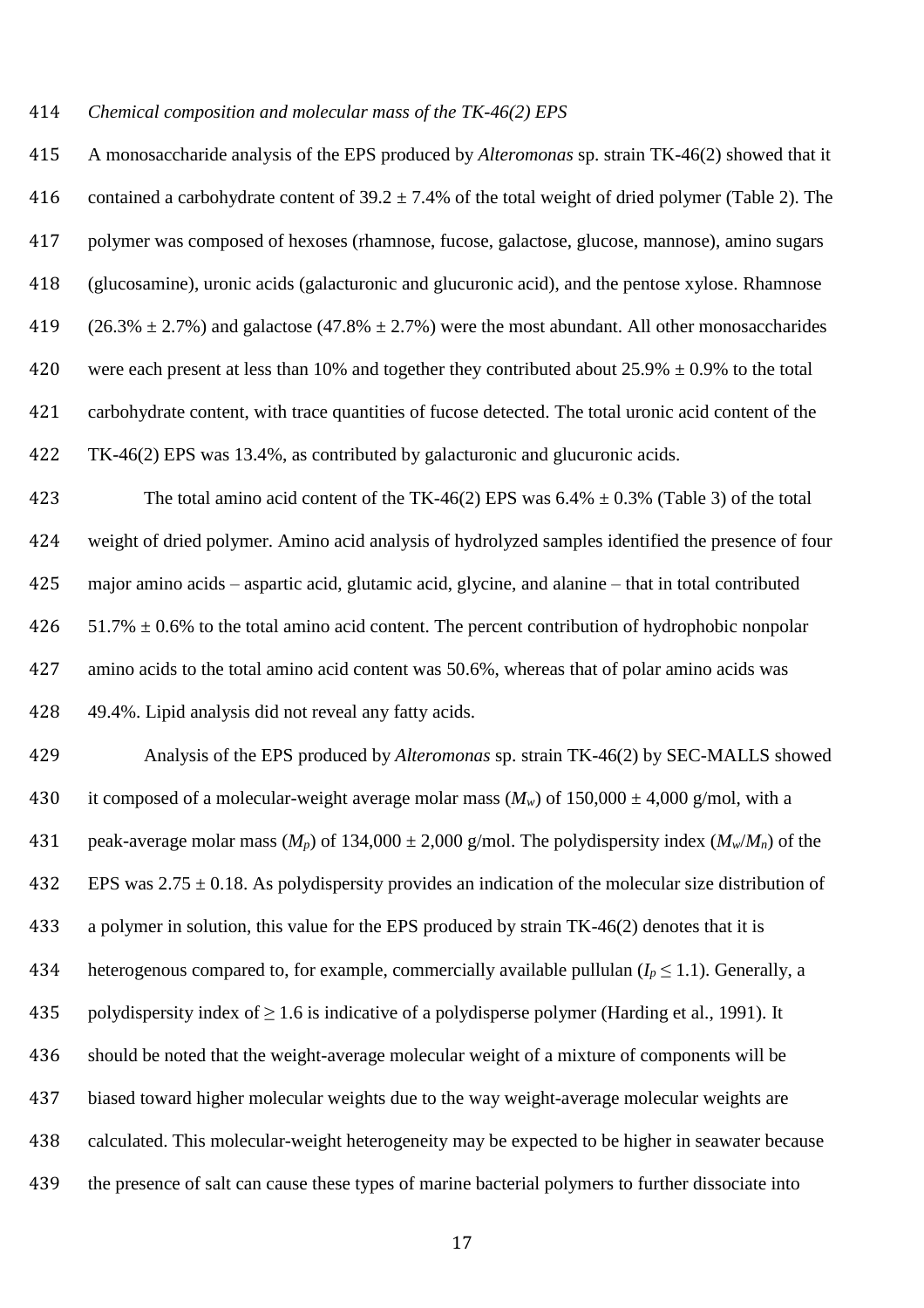smaller molecular-weight species. This behaviour can result from the high content of anionic moieties, such as uronic acids, which are typically enriched in marine bacterial EPS (Decho and Gutierrez, 2017).

443 Figure 3A displays the expansion of the 1D  $^1$ H NMR spectrum of the TK-46(2) EPS showing strong peaks from the glycan component predominating and the typical appearance of a complex carbohydrate spectrum. There is a downfield group of at least 6 fairly well resolved 446 anomeric signals between 4.7 and 5.5 ppm, characteristic of the  $\alpha$  configuration at the anomeric centre. An envelope of overlapping signals between 3.3 and 4.3 ppm originates from the ring and methylene protons of sugars. A strong group of signals at about 1.3 ppm may arise from protons at rhamnose C6 (see Table 2); a peak near 2.05 ppm may include the N-acetyl methyl signal, from the small proportion of glucosamine in the sample (see Table 2). A sharp peak at 1.5 ppm may arise from residual solvent, and the acetone internal standard signal is seen at 2.22 ppm. The small 452 proportion of amino acids in the sample (Table 3) is also reflected in the  ${}^{1}H$  NMR spectrum, though signals from methyl groups of alanine and threonine coincide with the rhamnose methyl in the envelope of peaks near 1.3 ppm. The TOCSY spectrum displayed in Figure 3B shows a group of cross-peaks linking the anomeric and ring protons, and a further group of cross-peaks linking the signals assigned as H6 of rhamnose with the ring proton region. An unidentified component gives rise to a spin system of signals at about 1.6, 2.1, and 2.4 and 3.8 ppm, not characteristic of any of the sugars listed in Table 2; this group of signals may possibly be attributed to the presence of proline. The six major and several other minor signals in the anomeric region of the spectrum indicate a complex structure for the polysaccharide, with some degree of heterogeneity. This structural spectrum is comparable with exopolysaccharides from other *Alteromonas* strains (Le Costauëc et al. 2012).

*Surface-active qualities of the TK-46(2) EPS*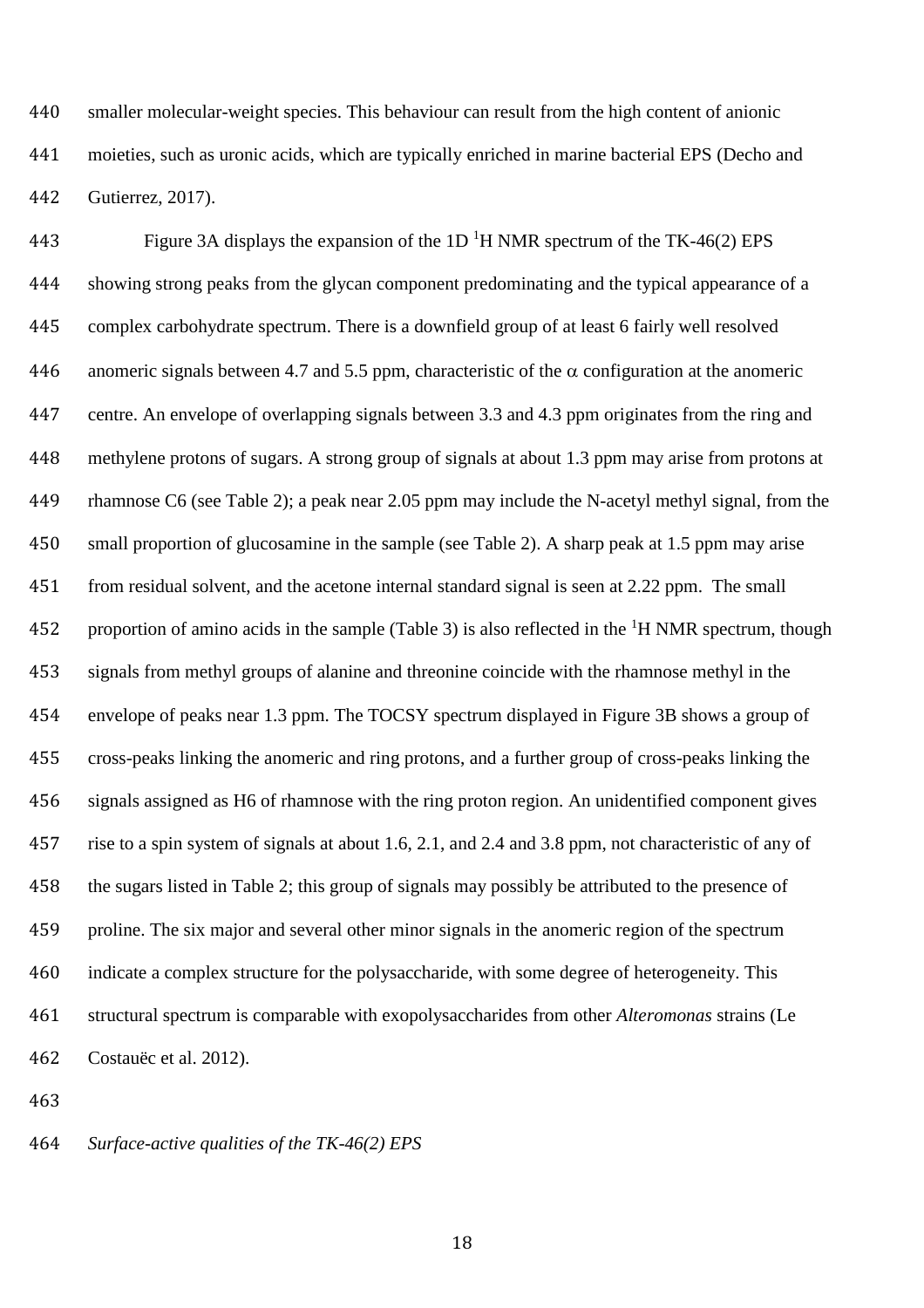Cell-free fractions of the strains TK-46(2) and TK-105, during growth in ONR7a or ZM/100 medium amended with glucose, resulted in partial emulsification of Macondo oil or *n*-hexadecane in emulsification assays. No emulsification occurred with cell-free extracts of strain TK-8. The lyophilized TK-46(2) polymer was dissolved in seawater at a concentrations of 0.2% (w/v) and the solution was used to perform the emulsification assay and measure for any reduction to the surface tension of seawater. The polymer was found to strongly emulsify crude oil and the hydrocarbon oil *n*-hexadecane, resulting in EI<sup>24</sup> values of 100%, indicating that the oil layer had been completely emulsified in these assays. Neither the lyophilized polymer nor cell-free fractions of the three 473 strains resulted in a marked reduction to the surface tension of seawater to below 62.5 mN/m at 21°C.

#### **Discussion**

 Hydrocarbon analysis revealed that all three strains (*Alteromonas* TK-46(2), *Pseudoalteromonas* TK-105 and *Cycloclasticus* TK-8) were able to degrade various aliphatic and aromatic hydrocarbons of the Macondo oil. As expected, strain TK-8 degraded a range of aromatic hydrocarbons, which is typical for the genus *Cycloclasticus* (Head et al., 2006; Yakimov et al., 2007). Notably, however, we found this strain also able to degrade aliphatics, specifically *n*C<sup>14</sup> and *n*C15, representing the first direct evidence for *Cyclocasticus* to have contributed to the degradation of the saturated fraction of hydrocarbons in the Macondo oil; this genus had previously been recognised to specialise in the degradation of PAHs only. Supporting this new ecophysiological role, a recent study analysing reconstructed genomes of several dominant hydrocarbon-degrading taxa that were enriched during the DwH spill showed that *Cycloclasticus* enriched on PAH substrates in stable isotope probing experiments encoded a near-complete *n*-alkane degradation pathway as well (Dombrowski et al. 2016). Another recent study also showed members of *Cycloclasticus*, in this case that were found living in symbiosis with mussels and sponges in deep-sea gas and oil seeps, to be capable of utilising short-chain alkanes (Rubin-Blum et al., 2017).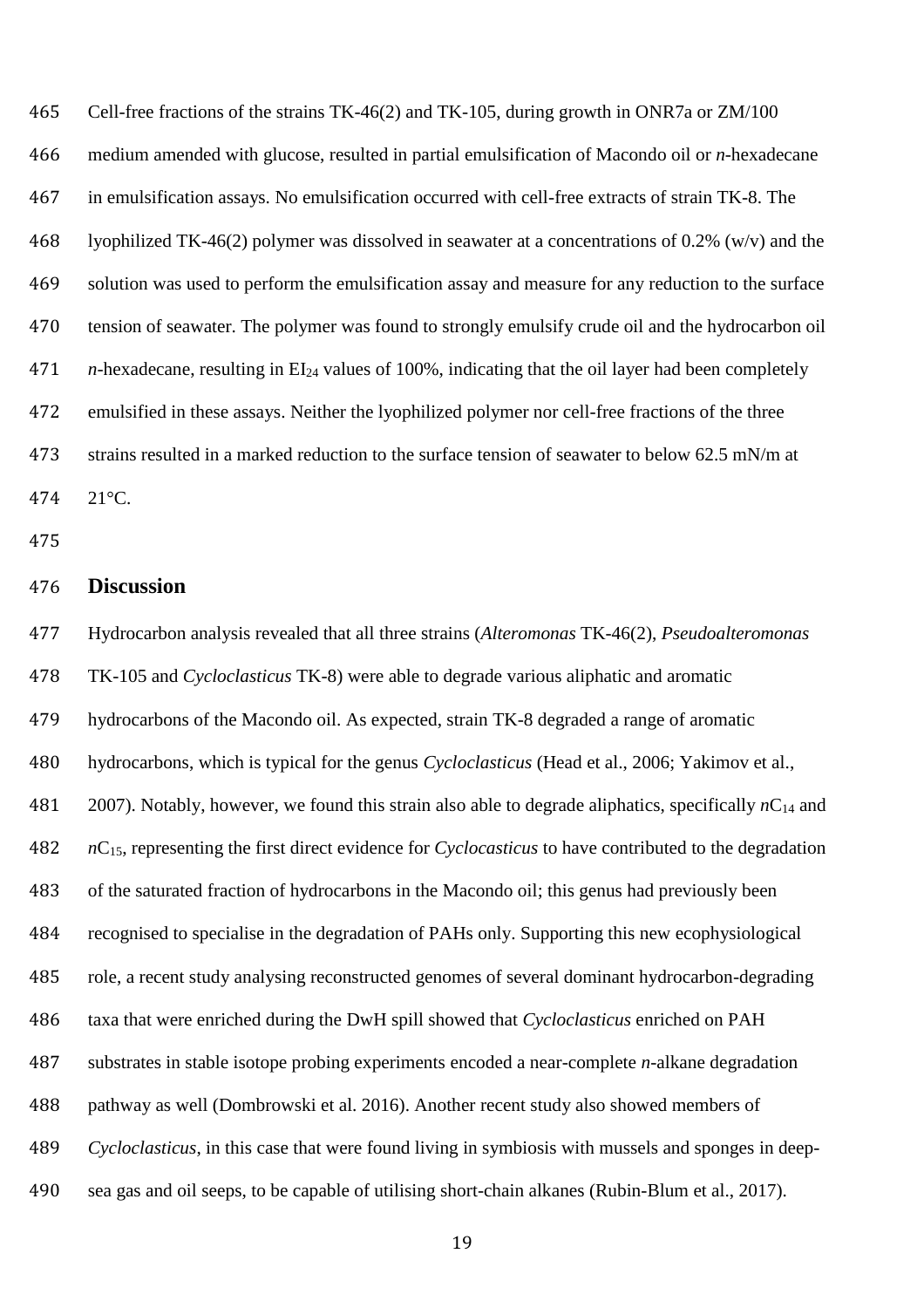These results from mutually independent investigations indicate that polycyclic aromatic carbon sources do not represent the full substrate spectrum of *Cyclcoclasticus* (Head et al. 2006; Yakimov 493 et al. 2007) in the environment. It should also be noted that preferential degradation of  $C_6-C_{15} n$ - alkanes before C15+ *n*-alkanes is known to occur in subsurface petroleum reservoirs (Larter et al. 2012). The ability of strain TK-8 to metabolise substituted polycyclic aromatic compounds together with *n*-alkanes strongly suggests that members of *Cycloclasticus* had contributed not just to the degradation of the aromatic hydrocarbons of the Macondo oil, but also the aliphatic fraction; though likely less significantly for the latter as species of this genus are mainly recognized for their almost exclusive preference for utilizing aromatic hydrocarbons (Head et al., 2006; Yakimov et al., 2007). Taken together, the versatility of strain TK-8 to degrade both aromatic and aliphatic hydrocarbons, its affinity for attaching to oil droplets, and the strong enrichment of *Cycloclasticus* populations during the DwH spill, identifies this genus as a major protagonist in the biodegradation of the Macondo oil.

 Interestingly, our hydrocarbon analysis did not reveal strains TK-46(2) or TK-105 capable of degrading phenanthrene in the Macondo oil, yet both strains were previously shown to utilise this compound as a sole carbon source (Gutierrez et al. 2013b). Enrichments with complex hydrocarbon mixtures, such as crude oil, can result in competitive inhibition (Stringfellow et al. 1995), and could explain why both strains did not show significant degradation of phenanthrene in the Macondo oil, even though their ability to utilise this compound has been substantiated in pure culture experiments (Gutierrez et al. 2013b). Furthermore, whilst strain TK-105 was not identified to significantly degrade any *n*-alkane species, it is possible that this 'generalist' hydrocarbon degrader may encode the capacity to do so, but this was not possible due to competitive inhibition effects.

 Species of *Pseudoalteromonas* and *Alteromonas* are important members of the 'generalist' hydrocarbon-degrading community in marine environments, and these organisms were enriched during the DwH spill by at least one order of magnitude compared to their abundance in uncontaminated reference waters (Gutierrez et al., 2013a); they have also been found abundant in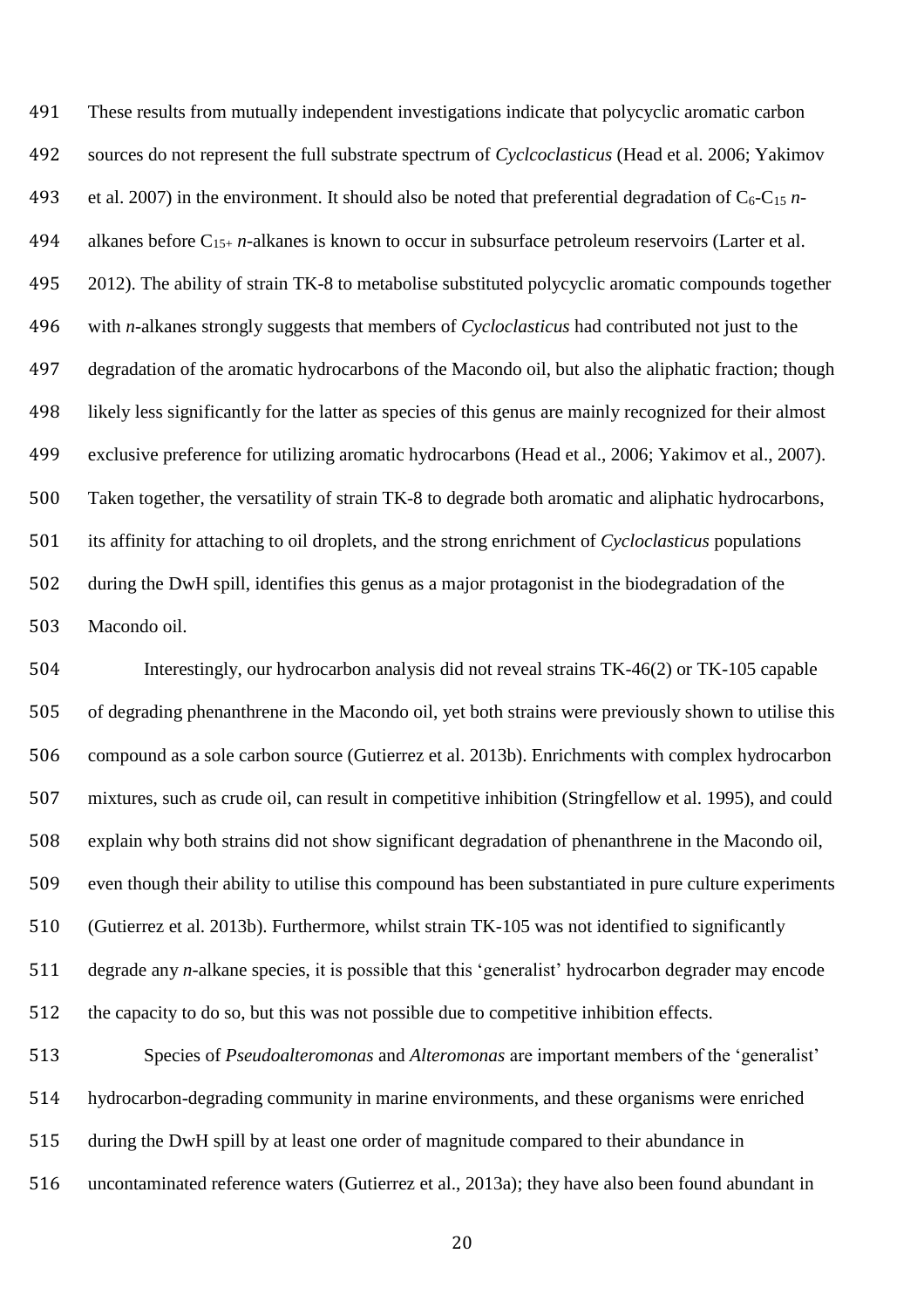natural hydrocarbon seep sites in the Gulf of Mexico (Kleindienst et al. 2016). Considering the confirmed hydrocarbon-degrading ability of *Alteromonas* TK-46(2) and *Pseudoalteromonas* TK- 105, these organisms, together with *Cycloclasticus*, had likely contributed significantly to the degradation of the Macondo oil in sea surface oil slicks where they became strongly enriched (Hazen et al., 2010; Gutierrez et al., 2013b; Valentine et al., 2010). It is possible that these *Pseudoalteromonas* and *Alteromonas* strains contributed here in part through their known ability to produce EPS exhibiting surface-active properties (i.e. acting as bioemulsifiers or biosurfactants), which in turn are known to enhance the dispersion and aqueous solubility of hydrocarbons (Bozzi *et al.*, 1996; Cambon-Bonavita *et al.*, 2002; Colliec Jouault *et al.*, 2001; Gutierrez *et al.*, 2007; Gutierrez *et al.*, 2008; Mancuso Nichols *et al.*, 2004; Marx *et al.*, 2009; Qin *et al.*, 2007; Raguenes *et al.*, 1996). This enhanced-dissolution effect may have consequently promoted the degradation of hydrocarbons by these and other bacteria like the dominant *Cycloclasticus*. As the emulsification of crude oil is a natural weathering process, the *de novo* synthesis of surface-active EPS by these strains, in particular TK-46(2) and TK-105, may have contributed to the observed emulsification of the crude oil slick in these bottle experiments, albeit at varying levels of emulsification. Whilst not recognised for producing EPS, the strong enrichment of *Cycloclasticus* in sea surface oil slicks during the DwH spill may have been influenced by the surface-active properties of EPS produced by the EPS-producers *Alteromonas*, *Pseudoalteromonas*, and the previously described *Halomonas* sp. strain TGOS-10 (and other halomonads) that was also enriched in sea surface oil slicks (Gutierrez et al., 2013a). Our analysis of the carbohydrate component of the TK- 46(2) EPS revealed it to have a relatively high uronic acid content of 13.4%. The carboxylate and methoxycarbonyl groups of these types of acidic sugars can mediate the adsorption of EPS to oil droplets and form stable emulsions (Dea and Madden 1986; Kaplan et al. 1987; Tolstogusov 1991, 1994), which may explain the oil emulsions that formed in roller-bottle incubations with live and azide-inhibited cells of strain TK-46(2) and TK-105. The presence also of 6-deoxyhexoses (e.g. rhamnose) and increased substitution by acetyl moieties (NMR peak near 2.05 ppm) on the TK-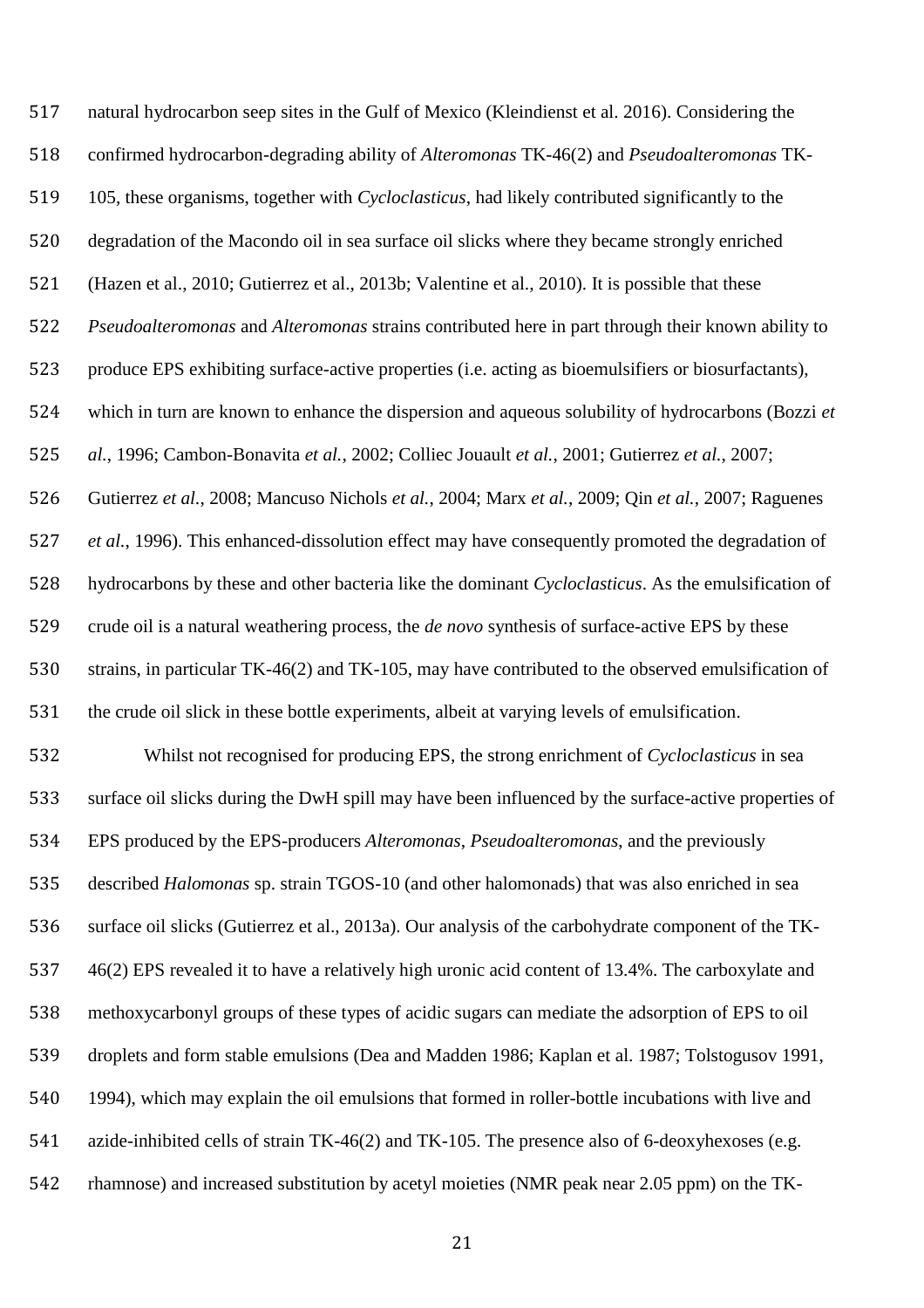46(2) EPS can also render these types of polymers with surface-active qualities (Dea and Madden 1986; Graber et al. 1988).

 Conjecture still surrounds the mechanism underlying MOS formation at DwH, as well as during the Ixtoc-I (Boehm and Fiest, 1980; Jernelöv and Lindén, 1981; Patton et al., 1981) and *Tsesis* (Johansson et al., 1980) oil spills where its formation has been proposed (Teal and Howarth, 1984). Several reports provide evidence to implicate bacterial EPS in its formation (Gutierrez et al., 2013a; Passow *et al.*, 2012; Ziervogel *et al.*, 2012), possibly via the physicochemical interaction between oil droplets and bacterial EPS (Bælum *et al.*, 2012; Passow *et al.*, 2012). Corroborating with the results from these studies, our roller-bottle experiments with *Alteromonas* sp. strain TK- 46(2) showed that the EPS it produced played a role in MOS formation, and that the presence of bacterial cells (in our case with strain TK-46(2)) was required also for this process to occur (Gutierrez et al., 2013a; this study) since incubations with EPS alone (i.e. cell-free fractions) did not 555 yield MOS. Further supporting the role for strain TK-46(2) and its EPS in the formation of MOS during the early phase of the DwH spill, we isolated a *Alteromonas* strain (matching strain TK- 46(2) with 100% 16S rRNA gene sequence identity) from a MOS particle that formed in roller- bottle incubations with sea surface water collected during the active phase of the DwH spill (unpublished data). Distinct bacterial phylotypes found on MOS particles compared to those in the surrounding seawater have been observed in experiments assessing MOS formation in surface waters of the Gulf of Mexico (Arnosti et al., 2016) and of the northeast Atlantic (Duran Suja et al., 2017). In these studies, MOS particles were found enriched with various different genera of bacteria, including EPS-producers such as *Halomonas*, *Pseudoalteromonas* and *Alteromonas*, corroborating our results that showed MOS particles heavily colonized with cells of strain TK-46(2).

 The surface-active (amphiphilic) properties of the TK-46(2) polymer indicates it may have played a role in the dissolution of the oil during the spill and in enhancing the bioavailability of hydrocarbons for microbial degradation. Collectively, these results provide evidence that EPS-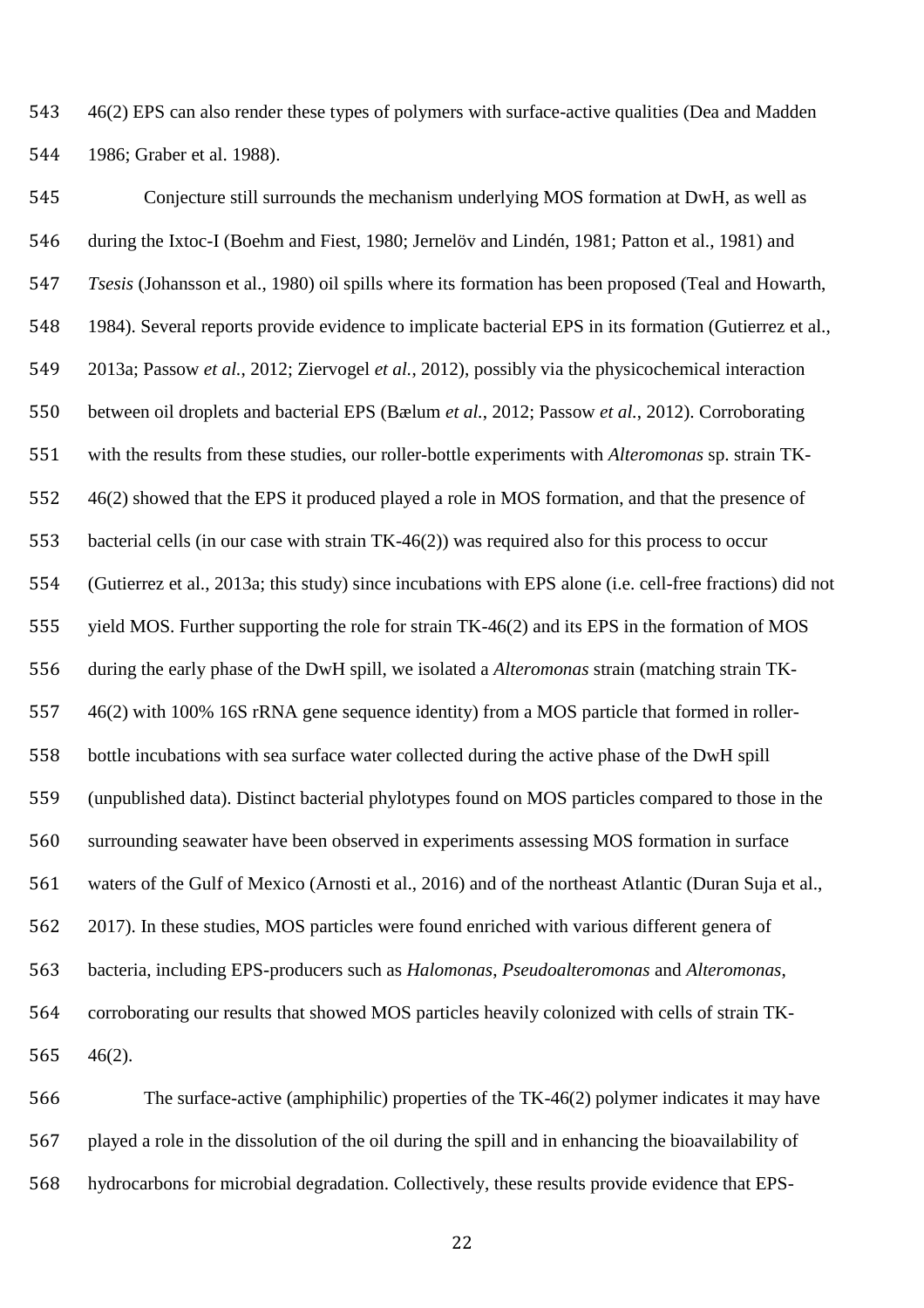producing bacteria, such as *Alteromonas* sp. strain TK-46(2), contributed to the formation of MOS during the DwH spill. However, not all EPS-producing bacteria, at least not when acting alone, lead to MOS formation, as evidenced in the roller bottle incubations with *Pseudoalteromonas* sp. strain TK-105. This raises important questions that aim to understand the influence of chemical composition and surface chemistry of these types of biopolymers, including that of bacterial and other types of microbial cell surfaces, in forming MOS. Interestingly, the MOS particles that formed remained floating and did not settle to the bottom of the roller bottles over the 14-day duration of the experiments. The chemical nature of MOS particles, their microbial composition and levels of oil entrainment will influence whether they settle and the timing of settling. A major knowledge gap exists in our understanding on the biodegradation of crude oil associated with MOS, and specifically on whether biodegradation rates are higher on MOS particles than in the surrounding seawater environment. Does MOS, when formed, enhance the biodegradation of crude oil in the water column from anytime it is formed until it subsequently settles to the seafloor? Heightened levels of hydrolytic enzyme activities, including lipases, were reported associated with MOS particles that formed in roller-bottle incubations containing sea surface water collected during the early phase of the DwH spill (Ziervogel et al., 2012), thus suggesting this might be the case. Hitherto, only a few studies have analysed and compared the microbial communities associated with MOS to that in the surrounding seawater, and their results appear to suggest that MOS may indeed act as a hotspot for microbial oil-biodegradation activity (Arnosti et al. 2016; Duran Suja et al., 2017). Compared to the surrounding seawater, MOS particles were shown to harbour higher abundances of recognised hydrocarbon-degrading (obligate and generalist hydrocarbonoclastic) bacteria, such as *Cycloclasticus*, *Halomonas*, *Marinobacter* and members of the *Roseobacter* clade associated with MOS formed in Gulf of Mexico surface waters collected during the DwH spill (Arnosti et al., 2016; Giebel et al. 2016), and *Alcanivorax*, *Pseudoalteromonas*, *Alteromonas*, *Halomonas*, *Vibrio*, *Thalassospira*, *Thalassolituus*,

*Cycloclasticus* and *Marinobacter* associated with MOS formed in waters from a subarctic northeast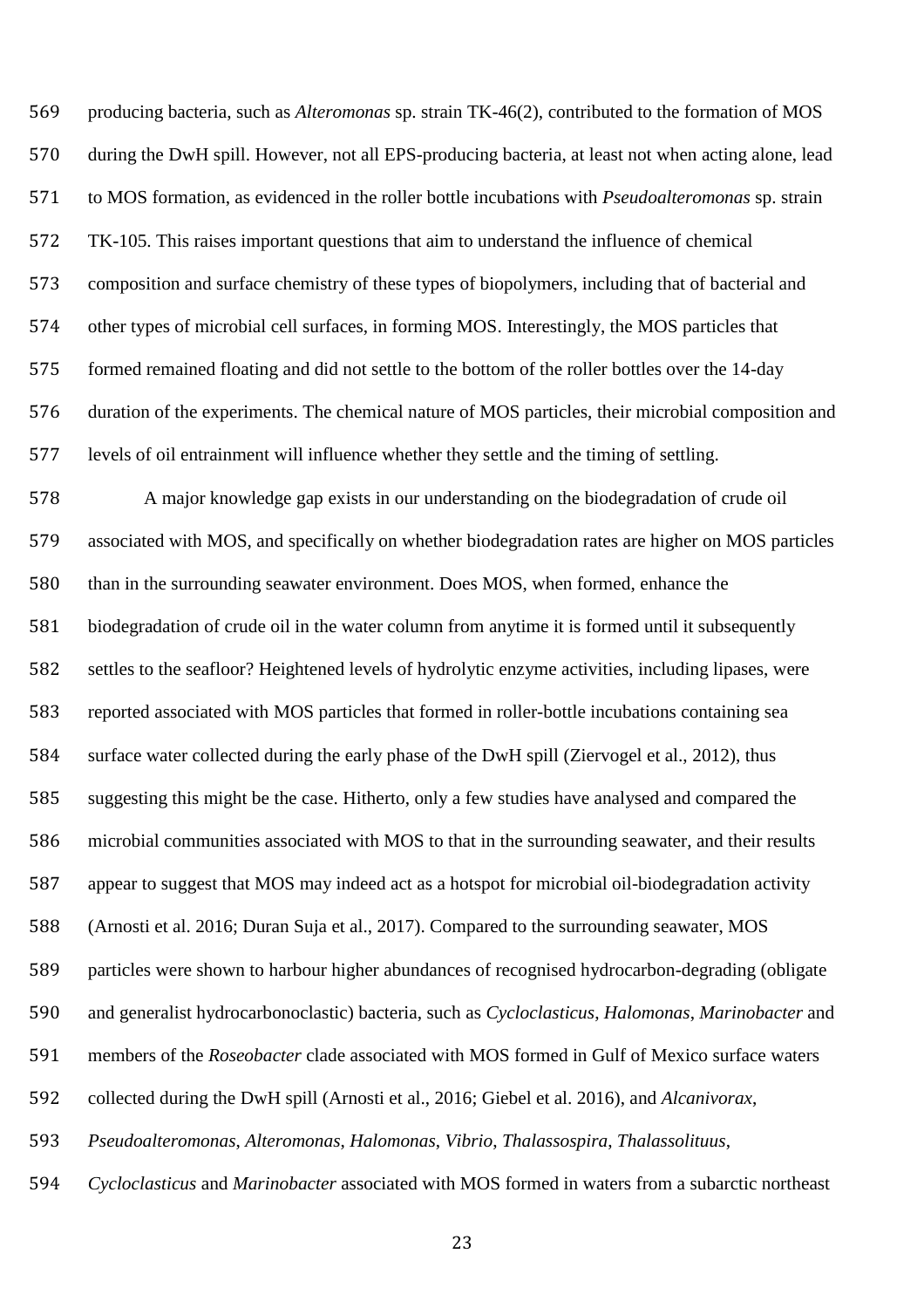Atlantic surface seawater environment (Duran Suja et al., 2017). The 16S rRNA gene sequence of strain TK-8 was a 100% and 98% match to that of *Cycloclasticus* clones Oil-BE-081 and Oil-BE- 051, respectively, that were identified enriched in MOS particles reported by Arnosti et al. (2016), thus implicating this organism in playing a pivotal role in the biodegradation of MOS-associated oil during the spill. Supporting this, *Cycloclasticus* was also found in high abundance in freshly- deposited seafloor sediments in the Gulf following the DwH spill (Yang et al. 2016b). The enrichment of oil-degrading bacteria in MOS is important for understanding the fate of crude oil in the event of an oil spill at sea and warrants further investigation.

 Positive staining of the MOS particles with AB, and not CBBG, provided evidence of their composition as predominantly polysaccharide. This agrees with chemical characterization, using monosaccharide, amino acid and proton NMR analyses, of the TK-46(2) EPS, which will have dominated the composition of the total polymeric matter that comprised the MOS particles. The low protein content (6.4% of total polymer; Table 3) of the EPS produced by this strain is consistent with that of other marine *Alteromonas* species (Rougeaux et al., 1996; Cambon-Bonavita et al., 2002; Raguenes et al., 2003), as also with the chemical composition of marine EPS, which makes up much of the dissolved organic matter (DOM) in the ocean and is largely derived from phytoplankton and bacterial exudates (Gutierrez et al., 2007; Hassler et al., 2011; Mancuso Nichols et al., 2004). Glucose is the most abundant simple sugar in the ocean, with concentrations averaging from 0.001 to 1.0 μmol/L (Benner, 2002; Skoog et al, 2002; Rich et al, 1996, 1997), and as high as 187 nM measured in unfiltered water of the Gulf of Mexico (Skoog and Benner, 1997). Hence, a proportion of the DOM, as EPS macromolecules, in surface waters of the Gulf of Mexico prior to the onset of the DwH oil spill may likely have been the product from the metabolism of this endogenous source of glucose by EPS-producing bacteria, like *Alteromonas*, *Pseudoalteromonas* and *Halomonas*, that were present in surface waters of the Gulf of Mexico (Gutierrez et al., 2013a,b; Yang et al., 2016a). A study by Eenennaam et al. (2016) showed that EPS released by

bacteria, albeit associated with phytoplankton, played a more dominant role in MOS formation than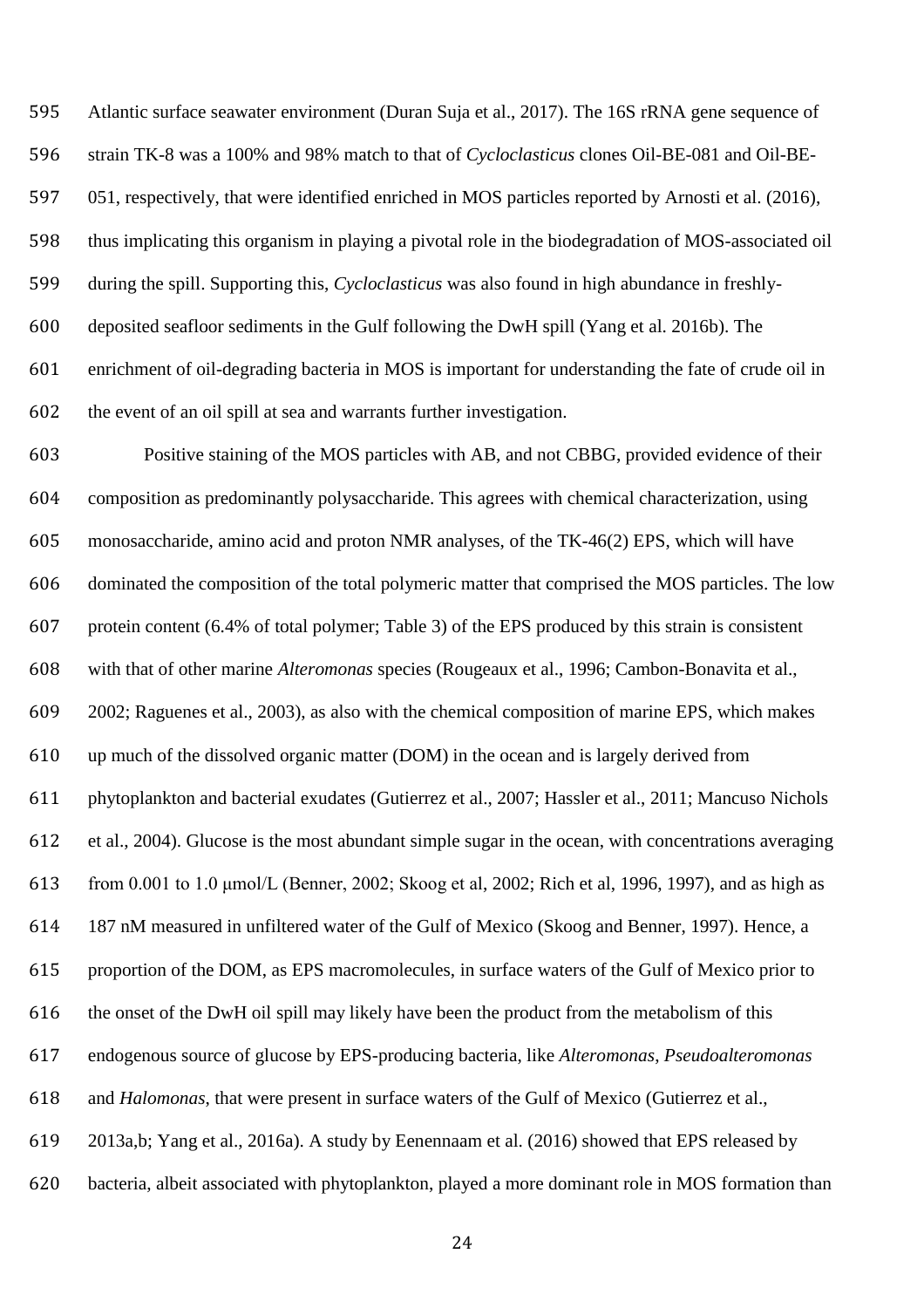EPS produced by axenic phytoplankton or free-living (non-associated) bacteria. Hence, we posit that bacterial-derived exopolymers may have contributed a more dominant role in MOS formation during the DwH spill than exopolymers from other sources.

 Our findings reveal that dominant members of *Cycloclasticus*, and the EPS-producers *Alteromonas* and *Pseudoalteromonas*, that were enriched in sea surface oil slicks during the DwH oil spill (Gutierrez et al., 2013b; Yang et al., 2016a), were capable of degrading a range of aromatic and aliphatic hydrocarbons of the Macondo oil. Since experiments conducted in the laboratory will not represent the 'true' environmental conditions of the Gulf of Mexico during the spill, the hydrocarbon-degrading capabilities of these strains would be a snapshot of their potential in this respect. Based on their enrichment during the spill and hydrocarbon-degrading capabilities, these organisms likely contributed significantly to the biodegradation of the oil, which was possibly enhanced via the production of EPS, as previously reported for *Halomonas* enriched during the spill (Gutierrez et al., 2013a). Notably, in the presence of Macondo oil, cells of *Alteromonas* sp. strain TK-46(2) and its produced EPS resulted in the formation of MOS. The importance of these two key components (i.e. bacterial cells and EPS) in forming MOS is highlighted by the fact that they were a major component of the MOS particles, as revealed by chemical analysis and differential staining. Whilst more work is needed to better understand and underpin the role of MOS in the fate of the oil, evidence from this and other studies suggests that MOS may be a hotspot where oil biodegradation occurs at elevated levels in the water column. Finally, the surface-active properties of the EPS produced by these *Alteromonas*, *Pseudoalteromonas* and other oil-degrading strains (e.g. *Halomonas* sp. strain TGOS-10) (Gutierrez et al., 2013a) could be explored to develop a bioremediation agent or bio-based dispersant formulation to treat oil spills. 

### **Acknowledgements**

 We thank Luke McKay and Kai Ziervogel for collecting the seawater samples on May 5 (sea surface oil slick) and May 31 (deepwater oil plume) of 2010, respectively, from which strains TK-8,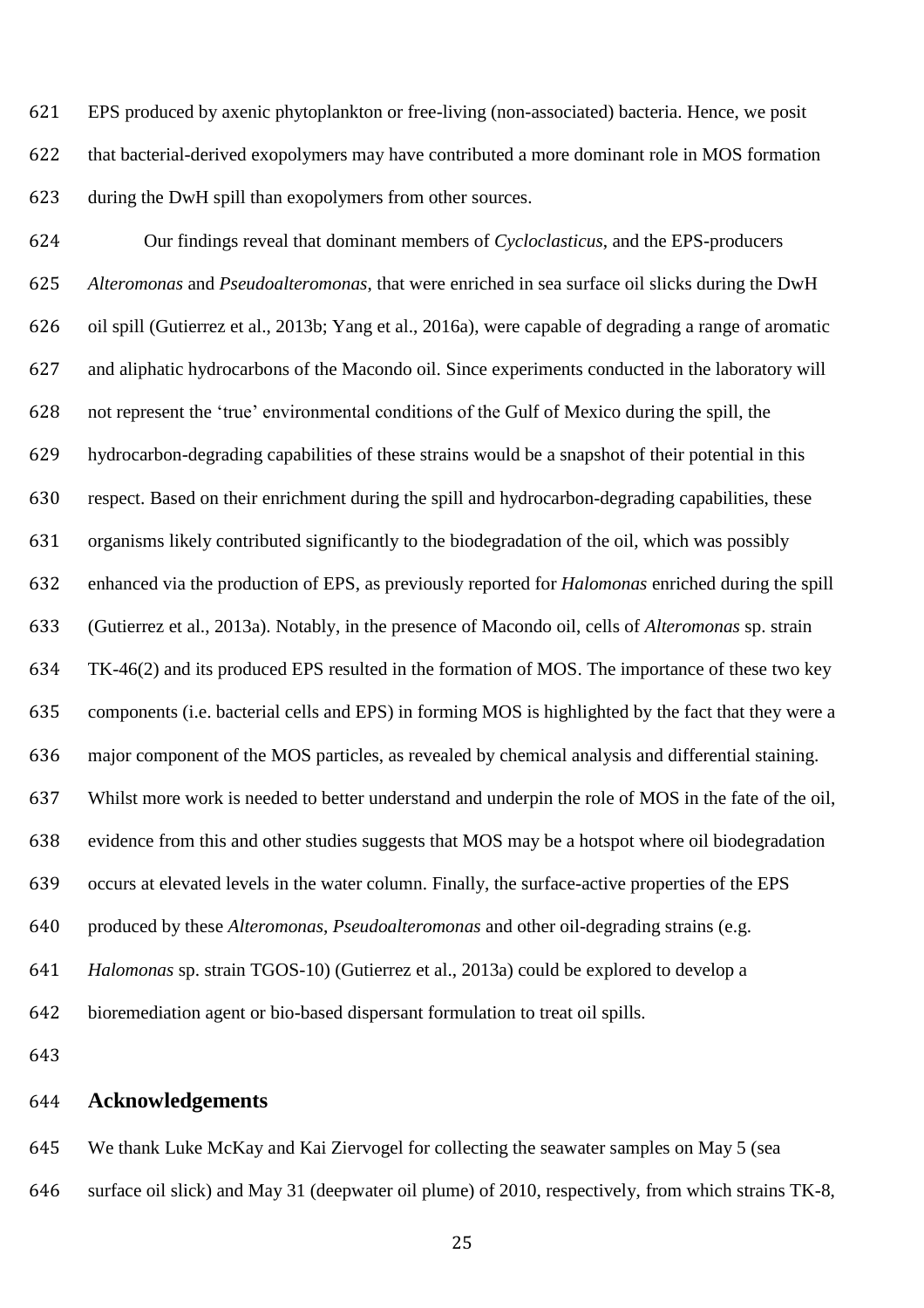| 647 | $TK-46(2)$ and TK-105 were originally isolated. We also thank the ship and science crews of R/V       |
|-----|-------------------------------------------------------------------------------------------------------|
| 648 | <i>Pelican</i> and R/V <i>Walton Smith</i> for accommodating our research needs during these sampling |
| 649 | operations, and Mandy Joye for providing us with a sample of surrogate Macondo crude oil. This        |
| 650 | work was supported by a Marie Curie International Outgoing Fellowship (PIOF-GA-2008-220129)           |
| 651 | to TG, with partial support by a NSF (RAPID Response: The microbial response to the Deepwater         |
| 652 | Horizon Oil Spill; NSF-OCE 1045115) grant to AT. We also thank three anonymous reviewers for          |
| 653 | their valuable comments during the preparation of the manuscript. Partial support was also provided   |
| 654 | from the European Union's Horizon 2020 research and innovation programme under grant                  |
| 655 | agreement No. 635340. The authors declare no conflict of interest.                                    |
|     |                                                                                                       |

### **References**

- 1. Alldredge, A.L., Passow, U., Logan, B.E. (1993) The abundance and significance of a class of large, transparent organic particles in the ocean. Deep-Sea Res 40: 1131-1140.
- 2. Arnosti, C., Ziervogel, K., Yang, T., Teske, A. (2016) Oil-derived marine aggregates hot spots of polysaccharide degradation by specialized bacterial communities. Deep-Sea Res. II, 129: 179-186.
- 3. Azam, F. (1998) Microbial control of oceanic carbon flux: the plot thickens. Science, 280: 694-696.
- 4. Bælum, J. *et al.* (2012) Deep-sea bacteria enriched by oil and dispersant from the Deepwater Horizon spill. *Environ. Microbiol.* 14, 2405–2416.
- 5. Benner, R. (2002). Chemical composition and reactivity. In D.A. Hansell and C.A. Carslon (eds.) *Biogeochemistry of Marine Dissolved Organic Matter*. Academic Press, pp. 59-90.
- 6. Boehm, P.D., and Fiest, D.L. (1980). Aspects of the transport of petroleum hydrocarbons to
- the offshore benthos during the Ixtoc-I blowout in the Bay of Campeche. In: *Proceedings of*
- *the Symposium on the Preliminary Results from the September, 1979 Pierce/Research*
- *IXTOC-1Cruises. Key Biscayne, Florida*, June 9-10, 1980. Publications Office,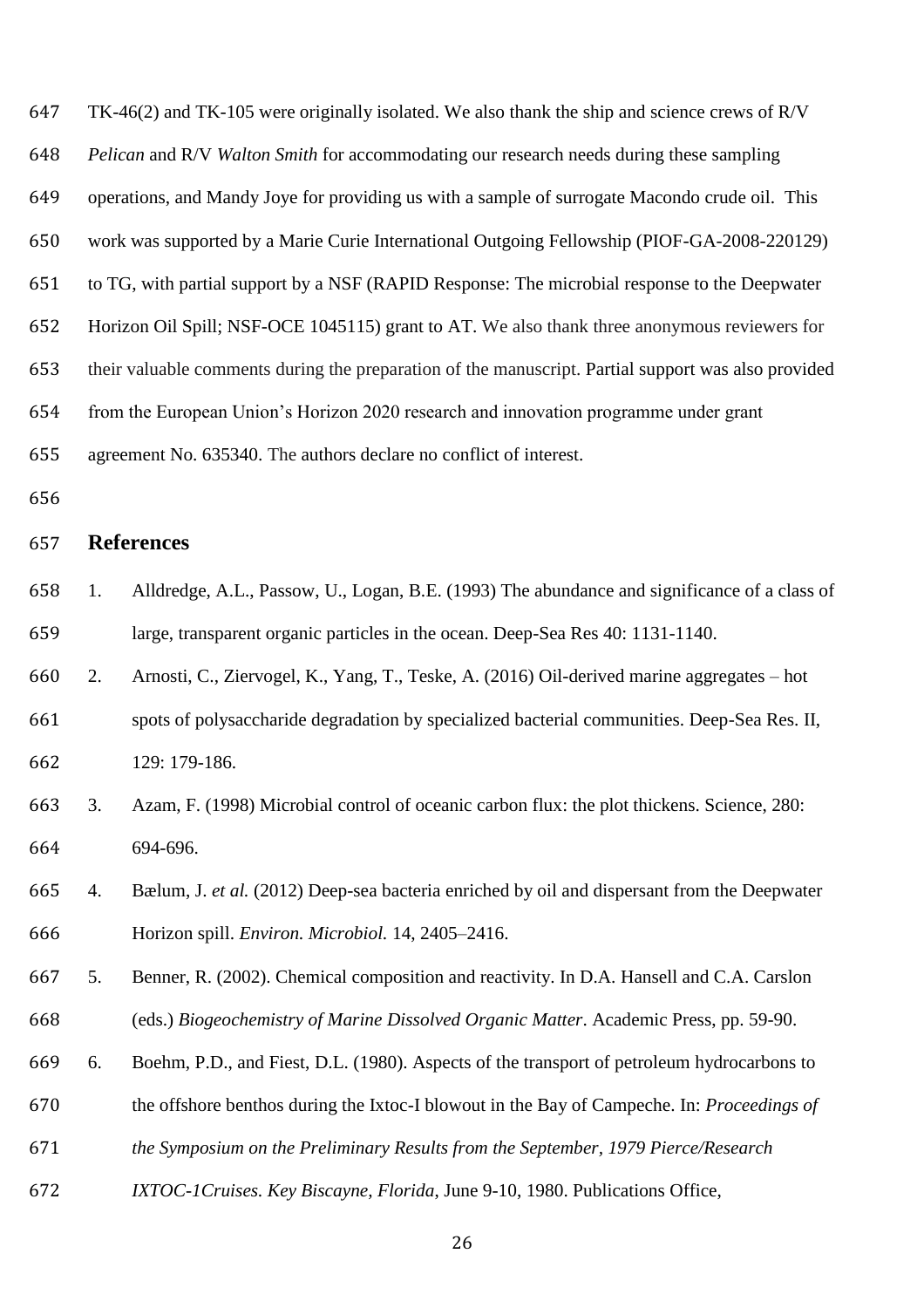- NOAA/RD/MP3, Office of Marine Pollution Assessment, NOAA, US Dept. of Commerce,
- 325 Broadway, Boulder, CO 80303, USA.
- 7. Bozzi, L., Milas, M., Rinaudo, M. (1996) Characterization and solution properties of a new exopolysaccharide excreted by the bacterium *Alteromonas* sp. strain 1644. Int. J. Biol. Macromol. 18: 9-17.
- 8. Brooks, G.R., Larson, R.A., Schwing, P.T., Romero, I., Moore, C., Reichart, G.-J., Jilbert, T.,
- Chanton, J.P., Hastings, D.W., Overholt, W.A., Marks, K.P., Kostka, J.E., Holmes, C.W.,
- Hollander, D. (2015) Sedimentation pulse in the NE Gulf of Mexico following the 2010
- DWH blowout. PLOS one, 24 pp. doi:http://dx.doi.org/10.1371/journal.pone.0132341
- 9. Cambon-Bonavita, M. A., Raguenes, G., Jean, J., Vincent, P., Guezennec, J. (2002) A novel
- polymer produced by a bacterium isolated from a deep-sea hydrothermal vent polychaete annelid. J. Appl. Microbiol. 93:310–315.
- 10. Camilli R, Reddy CM, Yoerger DR, Van Mooy BAS, Jakuba MV, Kinsey JC, et al. (2010) Tracking hydrocarbon plume transport and biodegradation at Deepwater Horizon. Science 330: 201–204. doi: 10.1126/science.1195223. pmid:20724584
- 11. Chanton, J., Zhao, T., Rosenheim, B.E., Joye, S.B., Bosman, S., Brunner, C., Yeager, M.,
- Diercks, A.R., Hollander, D. (2015) Using natural abundance radiocarbon to trace the flux of petrocarbon to the seafloor following the Deepwater Horizon oil spill. Environmental Science and Technology 49: 847-854.
- 12. Colliec Jouault, S., Chevolot, L., Helley, D., Ratiskol, J., Bros, A., Sinquin, C., Roger, O.,
- Fischer, A-M. (2001) Characterization, chemical modifications and in vitro anticoagulant
- properties of an exopolysaccharide produced by *Alteromonas infernus*. BBA, 1528: 141-151.
- 13. Cuskey, S.M., Olsen, R.H. (1988) Catabolism of aromatic biogenic amines by *Pseudomonas*
- *aeruginosa* PAO1 via meta cleavage of homoprotocatechuic acid. J. Bacteriol. 170:393–399.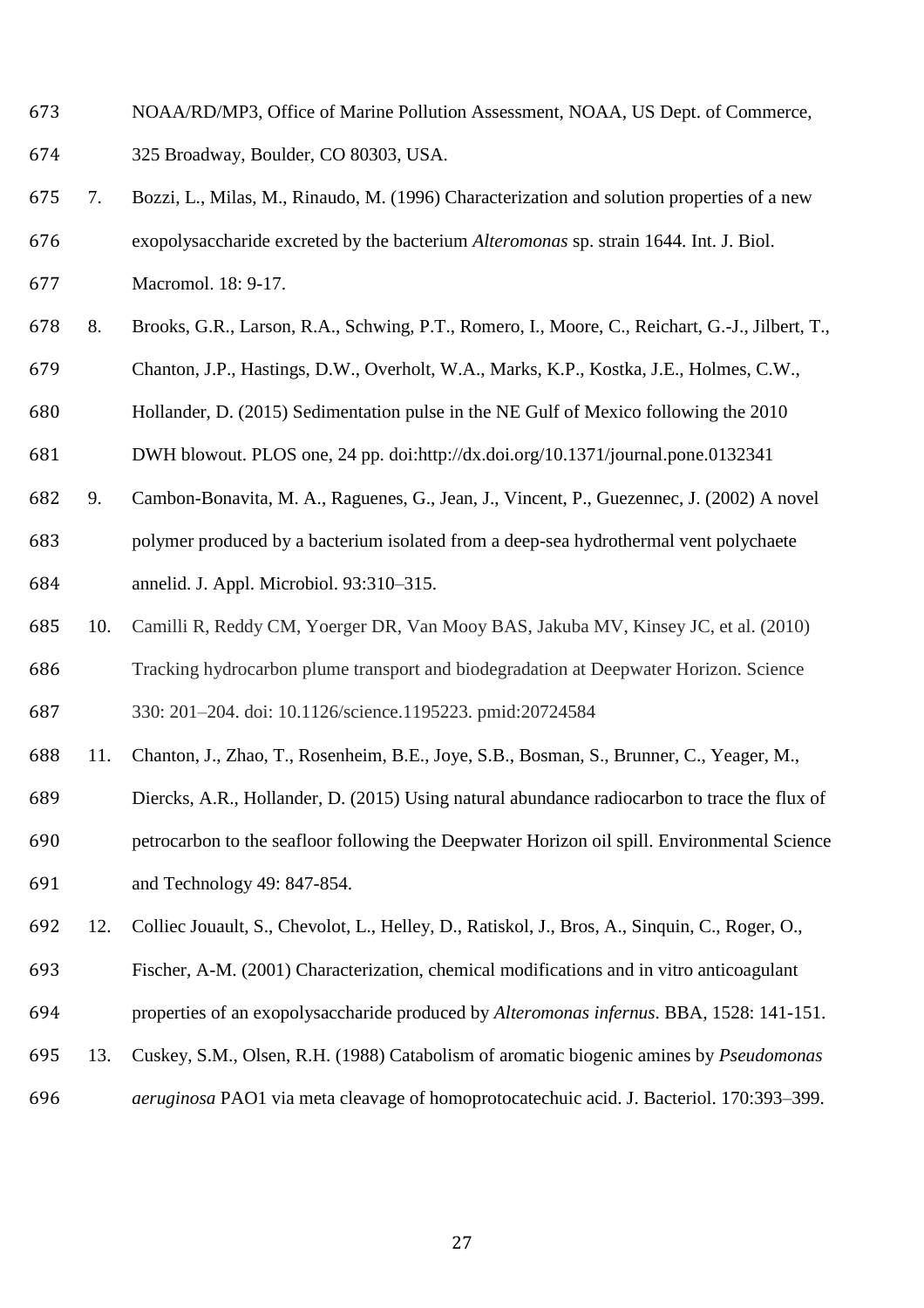| 697 | 14. | Daly, K.L., Passow, U., Chanton, J., Hollander, D. (2016) Assessing the impacts of oil-         |
|-----|-----|-------------------------------------------------------------------------------------------------|
| 698 |     | associated marine snow formation and sedimentation during and after the Deepwater Horizon       |
| 699 |     | oil spill. Anthropocene, 13: 18-33.                                                             |
| 700 | 15. | Dawson, K.S., Schaperdoth, I., Freeman, K.H., and Macalady, J.L. (2013) Anaerobic               |
| 701 |     | biodegradation of the isoprenoid biomarkers pristane and phytane. Organic Geochem 65:118–       |
| 702 |     | 126.                                                                                            |
| 703 | 16. | Dea, I.C.M. and Madden, J.K. (1986) Acetylated pectic polysaccharides of sugar beet. Food       |
| 704 |     | Hydrocolloids 1, 71-88.                                                                         |
| 705 | 17. | Decho, A.W., Gutierrez, T. (2017) Microbial extracellular polymeric substances (EPSs) in        |
| 706 |     | ocean systems. Frontiers in Microbiology, 8:922. doi: 10.3389/fmicb.2017.00922                  |
| 707 | 18. | Diercks A-R, Highsmith RC, Asper VL, Joung DJ, Zhou Z, Guo L et al. (2010).                     |
| 708 |     | Characterization of subsurface polycyclic aromatic hydrocarbons at the Deepwater Horizon        |
| 709 |     | wellhead site. Geophys Res Lett 37: L20602.                                                     |
| 710 | 19. | Dombrowski, N., Donaho, J.A., Gutierrez, T., Seitz, K.W., Teske, A.P., Baker, B.J. (2016)       |
| 711 |     | Reconstructing metabolic pathways of hydrocarbon-degrading bacteria from the Deepwater          |
| 712 |     | Horizon oil spill. Nature Microbiology, doi:10.1038/nmicrobiol.2016.57                          |
| 713 | 20. | Du, M., Kessler, J.D. (2012) Assessment of the spatial and temporal variability of bulk         |
| 714 |     | hydrocarbon respiration following the Deepwater Horizon oil spill. Environ Sci Technol, 46:     |
| 715 |     | 10499-10507.                                                                                    |
| 716 | 21. | Duran Suja, L., Summers, S., Gutierrez, T. (2017) Role of EPS, dispersant and nutrients on      |
| 717 |     | the microbial response and MOS formation in the subarctic northeast Atlantic. Frontiers in      |
| 718 |     | Microbiology, 8:676. doi: 10:3389/fmicb.2017.00676.                                             |
| 719 | 22. | Dyksterhouse, S.E., Gray, J.P., Herwig, R.P., Cano Lara, J., Staley, J.T. (1995) Cycloclasticus |
| 720 |     | <i>pugetii</i> gen. nov., sp.nov., an aromatic hydrocarbon-degrading bacterium from marine      |
| 721 |     | sediments. Int J Syst Bacteriol 45: 116-123.                                                    |
|     |     |                                                                                                 |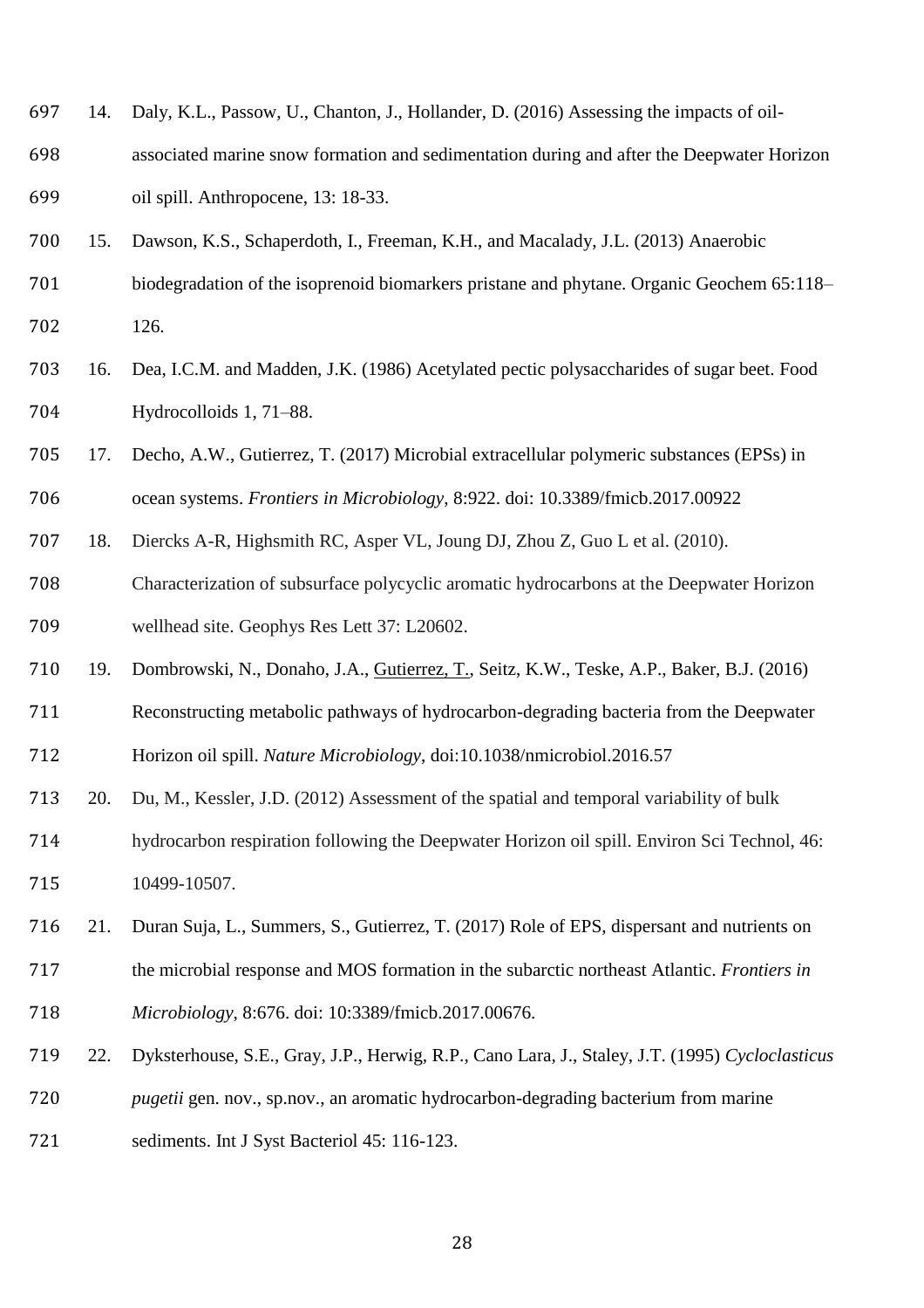| 722 | 23. Francisc DE, Mah RA, Rabin AC (1973) Acridine orange-epifluorescence technique for |
|-----|----------------------------------------------------------------------------------------|
| 723 | counting bacteria in natural waters. Trans Am Microsc Soc 92: 416-421.                 |

- 24. Fu, J., Gong, Y., Zhao, X., Reilly, S.E., Zhao, D. (2014) Effects of oil and dispersant on formation of marine oil snow and transport of oil hydrocarbons. Environ. Sci. Technol. 48, 14392–14399.
- 25. Giebel, H.A., Klotz, F., Voget, S., Poehlein, A., Grosser, K., Teske, A., Brinkhoff, T. (2016)
- Draft genome sequence of the marine *Rhodobacteraceae* strain O3.65, cultivated from oil-
- polluted seawater of the Deepwater Horizon oil spill. Standards in Genomic Sciences 11:81,

doi: 10.1186/s407893-016-0201-7

- 26. Graber, M., Morin, A., Duchiron, F. and Monsan, P.F. (1988) Microbial polysaccharides containing 6-deoxysugars. Enzyme Microb Technol 10, 198–206.
- 27. Gutierrez T, Mulloy B, Bavington C, Black K, Green DH (2007) Partial purification and chemical characterization of a glycoprotein (putative hydrocolloid) emulsifier produced by a

marine bacterium *Antarctobacter*. Appl Microbiol Biotechnol 76: 1017-1026.

- 28. Gutierrez, T., Shimmield, T., Haidon, C., Black, K. and Green, D.H. (2008) Emulsifying and metal ion binding activity of a glycoprotein exopolymer produced by *Pseudoalteromonas* species TG12. *Applied and Environmental Microbiology*, 74: 4867-4876.
- 29. Gutierrez, T., Berry, D., Yang, T., Mishamandani, S., McKay, L., Teske, A., Aitken, M.

(2013a) Role of bacterial exopolysaccharides (EPS) in the fate of the oil released during the

*Deepwater Horizon* oil spill. *PLoS ONE*, doi: 10.1371/journal.pone.0067717.

- 30. Gutierrez, T., Singleton, D.R., Berry, D., Yang, T., Aitken, M.D., Teske, A. (2013b)
- Hydrocarbon-degrading bacteria enriched by the *Deepwater Horizon* oil spill identified by cultivation and DNA-SIP. *The ISME Journal*, 7:2091-2104.
- 31. Hassler CS, Alasonati E, Mancuso Nichols CA, Slaveykova VI (2011) Exopolysaccharides
- produced by bacteria isolated from the pelagic Southern Ocean Role of Fe binding,
- chemical reactivity, and bioavailability. Mar Chem 123: 88-98.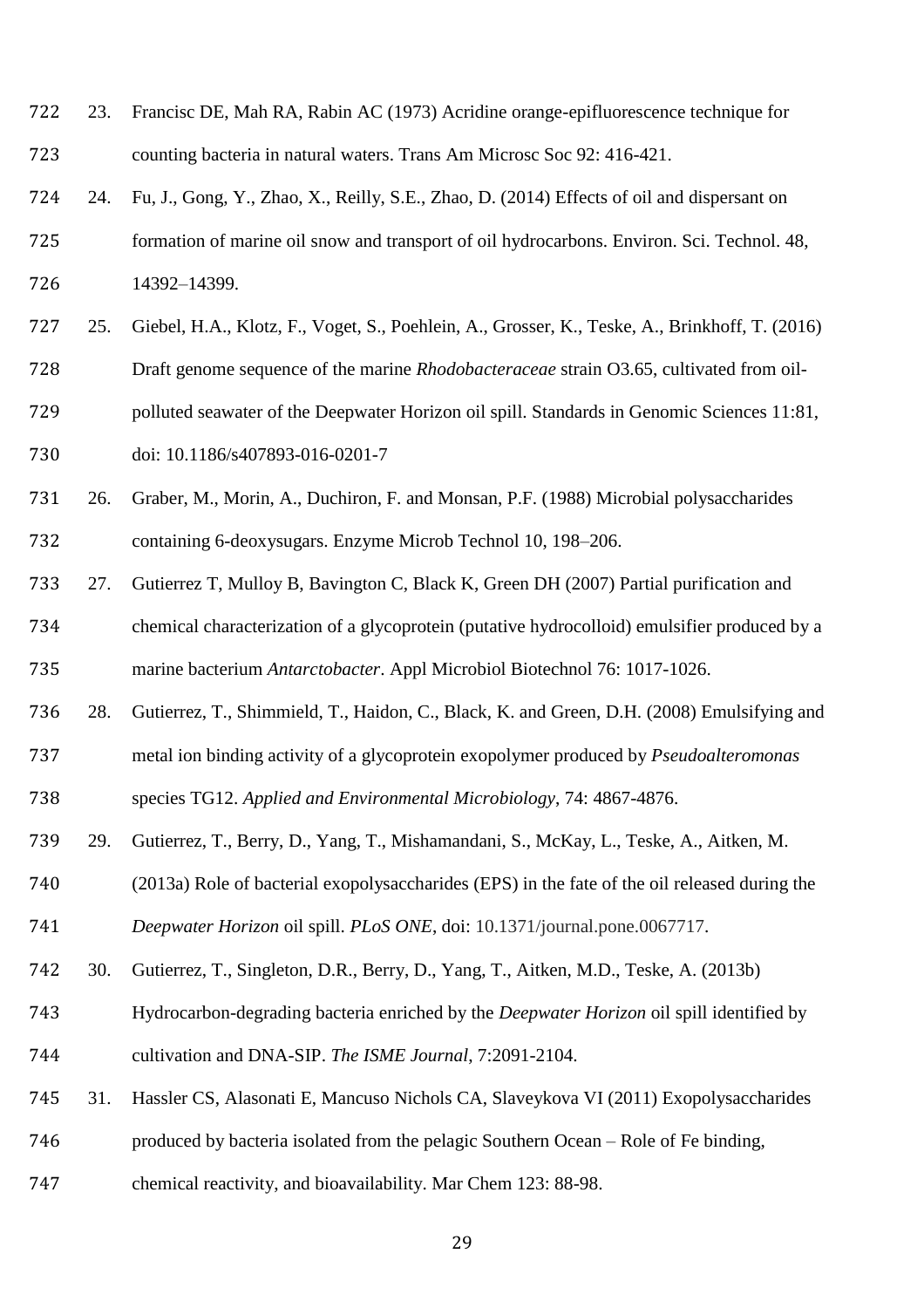- 32. Harding, S.E., Vårum, K.M., Stokke, B.T., Smidsrød, O. (1991) Molecular weight
- determination of polysaccharides. In: White CA, editor. Advances in carbohydrate analysis,
- Vol. 1. Greenwich, USA: JAI Press Ltd. pp. 63–144.
- 33. Hazen, T.C., Dubinsky, E.A., DeSantis, T.Z., Andersen, G.L., Piceno, Y.M., et al. (2010) Deep-sea oil plume enriches indigenous oil-degrading bacteria. Sci 330: 204-208.
- 34. Head, I.M., Jones, D.M., Röling, W.F. (2006) Marine microorganisms make a meal of oil. Nat Rev Microbiol 4: 173–182.
- 35. Hollander, DJ, Flower, BP, Larson, R, Brooks, G, Romero, I, Zinzola, N, et al. (2012)
- Deposition, distribution and fate of Macondo oil in the sediments of the northeastern Gulf of
- Mexico. 2012 Ocean Sciences Meeting. Feb 23 2012.
- 36. Jackson, G.A. (1994) Particle trajectories on a rotating cylinder: implications for aggregation incubations. Deep-Sea Res 41: 429-437.
- 37. Jernelöv, A., and Lindén, O. (1981). Ixtoc I: a case study of the world's largest oil spill. *AMBIO* 10: 299–306.
- 38. Johansson, S., Larsson, U., and Boehm, P. (1980). The *Tsesis* oil spill impact on the pelagic ecosystem. *Mar. Pollut. Bull*. 11, 284–293.
- 39. Joye SB, Teske AP, Kostka JE, (2014) Microbial dynamics following the Macondo oil well blowout across Gulf of Mexico environments. BioScience 64: 766–777. doi:
- 10.1093/biosci/biu121
- 40. Joye SB, MacDonald IR, Leifer I, Asper V. (2011) Magnitude and oxidation potential of hydrocarbon gases released from the BP oil well blowout. Nat. Geosci. 4: 160–164. doi: 10.1038/ngeo1067
- 41. Kaplan, N., Zosim, Z. and Rosenberg, E. (1987) Reconstitution of emulsifying activity of
- *Acinetobacter calcoaceticus* BD4 emulsan by using pure polysaccharide and protein. Appl
- Environ Microbiol 53, 440–446.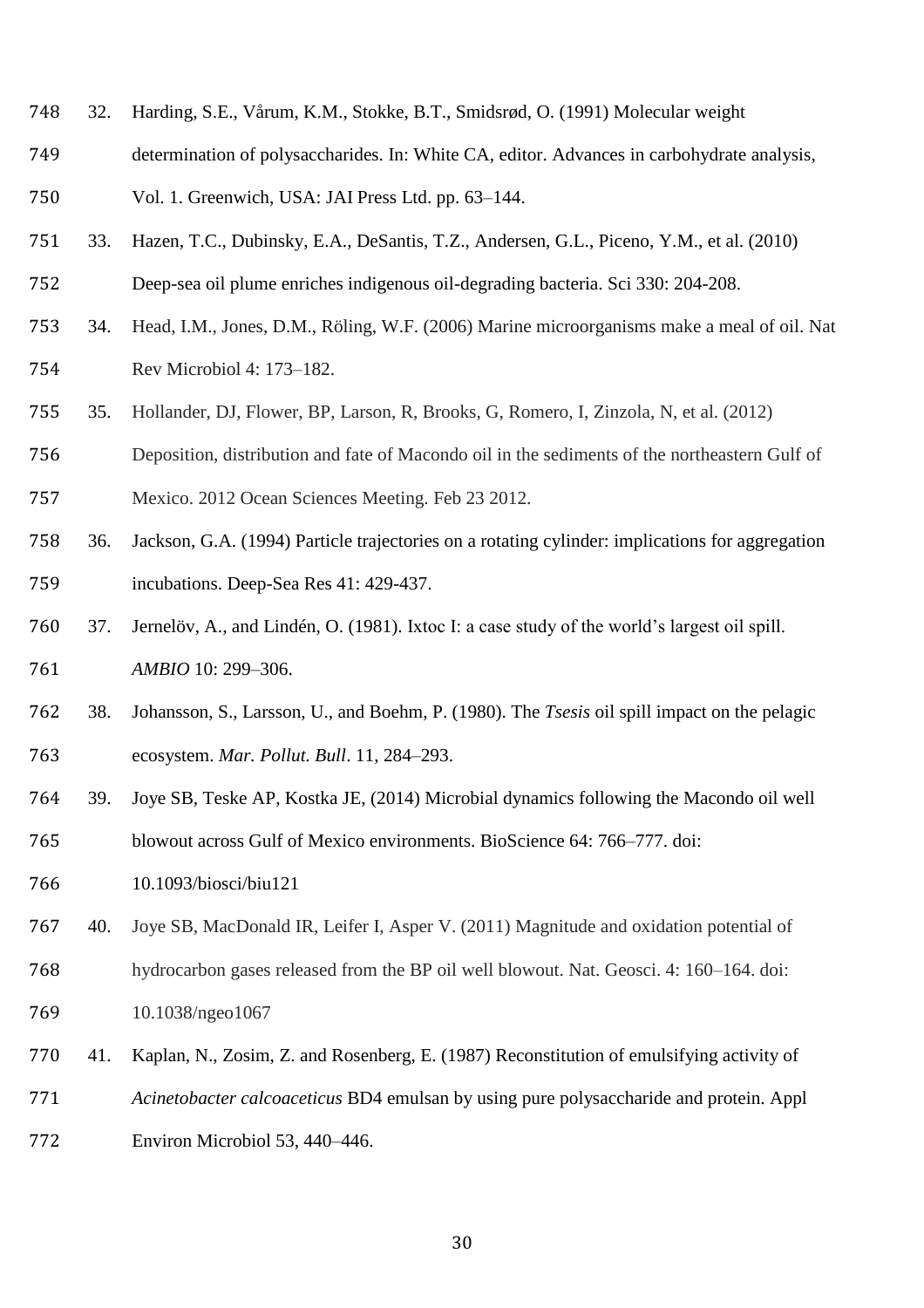- 42. Kleindienst, S., Grim, S., Sogin, M., Bracco, A., Crespo-Medina, M., Joye, S.B. (2016)
- Diverse, rare microbial taxa responded to the *Deepwater Horizon* deep-sea hydrocarbon plume. The ISME J, 10: 400-415.
- 43. Larter, S., Huang, H., Adams, J., Bennet, B., Snowdon, L.R. (2012) A practical
- biodegradation scale for use in reservoir geochemical studies of biodegraded oils. Org.

Geochem., 45: 66-76.

- 44. Le Costaouëc, T., Cérantola, D., Ropartz, D., Ratiskol, J., Sinquin, C., Colliec-Jouault, S.,
- Boisset, C. (2012) Structural data on a bacterial exopolysaccharide produced by a deep-sea *Alteromonas macleodii* strain. Carbohydrate Polymers 90: 49-59.
- 45. Long, R. A., and Azam, F. (1996) Abundant protein-containing particles in the sea. Aquat. Microb. Ecol. 10, 213–221. doi: 10.3354/ame010213
- 46. Lubchenco, J., McNutt, M. K., Dreyfus, G., Murawski, S. A., Kennedy, D. M., Anastas, P. T., Chu, S., Hunter, T. (2012) Science in support of the *Deepwater Horizon* response.
- Proceedings of the National Academy of Science USA, 109: 20212-20221.
- 47. Mancuso Nichols C, Garon S, Bowman JP, Raguenes G, Guesennec J (2004) Production of exopolysaccharides by Antarctic marine bacterial isolates. J Appl Microbiol 96: 1057-1066.
- 48. Marx, J.G., Carpenter, S.D., Deming, J.W. (2009) Production of cryoprotectant extracellular
- polymeric substances (EPS) by the marine psychrophilic bacterium *Colwellia*
- *psychrerythraea* strain 34H under extreme conditions. Can. J. Microbiol. 55, 63–72. doi:
- 10.1139/W08-130
- 49. Montagna, P.A., Baguley, J.G., Cooksey, C., Hartwell, I., Hyde, L.J., Hyland, J.L., Kalke, R.
- D., Kracker, L.M., Reuscher, M., Rhodes, A.C.E. (2013) Deep-sea benthic footprint of the
- Deepwater Horizon blowout. PLoS One 8 (8), e70540. doi:http://dx.doi.
- org/10.1371/journal.pone.0070540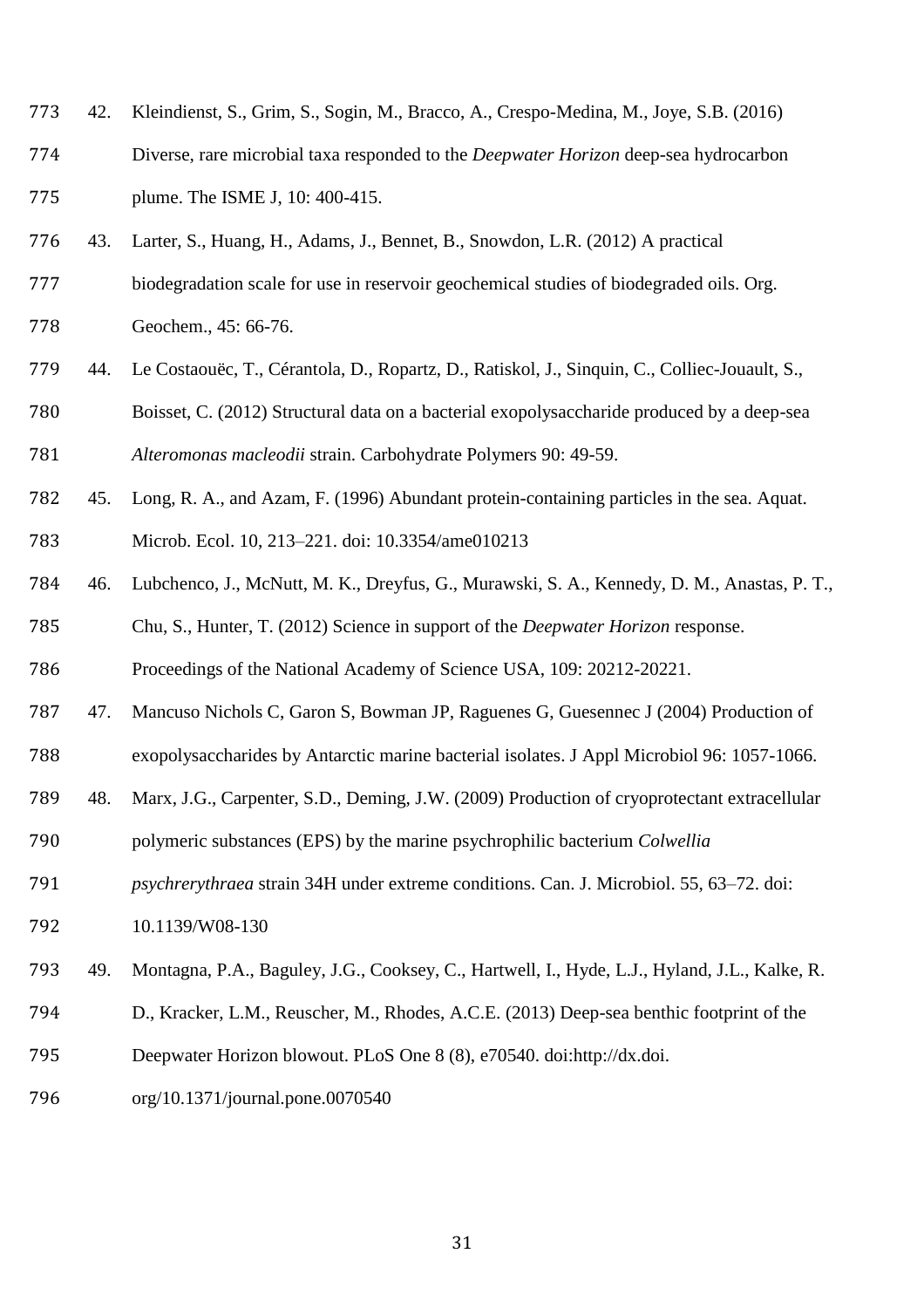- 50. Niu H, Li Z, Lee K, Kepkay P, Mullin JV (2011) Modelling the transport of oil-mineral-
- aggregates (OMAs) in the marine environment and assessment of their potential risks.
- Environ Model Assess 16: 61-75.
- 51. Papazova, D., and Pavlova, A. (1999) Development of a simple gas chromatographic method 801 for differentiation of spilled oils. J Chromatogr Sci 37: 1–4.
- 52. Passow U, Ziervogel K, Aper V, Diercks A. (2012) Marine snow formation in the aftermath
- of the Deepwater Horizon oil spill in the Gulf of Mexico. Environ. Res. Lett. 7: 035301. doi: 10.1088/1748-9326/7/3/035301
- 53. Passow, U. (2016) Formation of rapidly–sinking, oil-associated marine snow. Deep-Sea Research II, 129: 232-240.
- 54. Patton, J., Rigler, M., Boehm, P., Fiest, D. (1981) Ixtoc 1 oil spill: flaking of surface mousse in the Gulf of Mexico. Nature, 290:235-238.
- 55. Qin, K., Zhu, L., Chen, L., Wang, P.G., Zhang, Y. (2007) Structural characterization and ecological roles of a novel exopolysaccharide from the deep-sea psychrotolerant bacterium *Pseudoalteromonas* sp. SM9913. Microbiol 153: 1566-1572.
- 56. Raguenes, G., Cambon-Bonavita, M. A., Lohier, J. F., Boisset, C., Guezennec, J. (2003) A
- novel, highly viscous polysaccharide excreted by an *Alteromonas* isolated from a deep-sea hydrothermal vent shrimp. Curr. Microbiol. 46:448–452.
- 57. Raguenes, G., Pignet, P., Gauthier, G., Peres, A., Christen, R., et al. (1996) Description of a

new polymer-secreting bacterium from a deep-sea hydrothermal vent, *Alteromonas macleodii*

- subsp. *fijiensis*, and preliminary characterization of the polymer. Appl Environ Microbiol 62:
- 67-73.
- 58. Rich, J.H., Ducklow, H.W., and Kirchman, D.L. (1996). Concentrations and uptake of neutral
- 820 monosaccharides along 140°W in the Equatorial Pacific: Contribution of glucose to
- heterotrophic bacterial activity and the POM flux. *Limnol. Oceanogr*. 41, 595-604.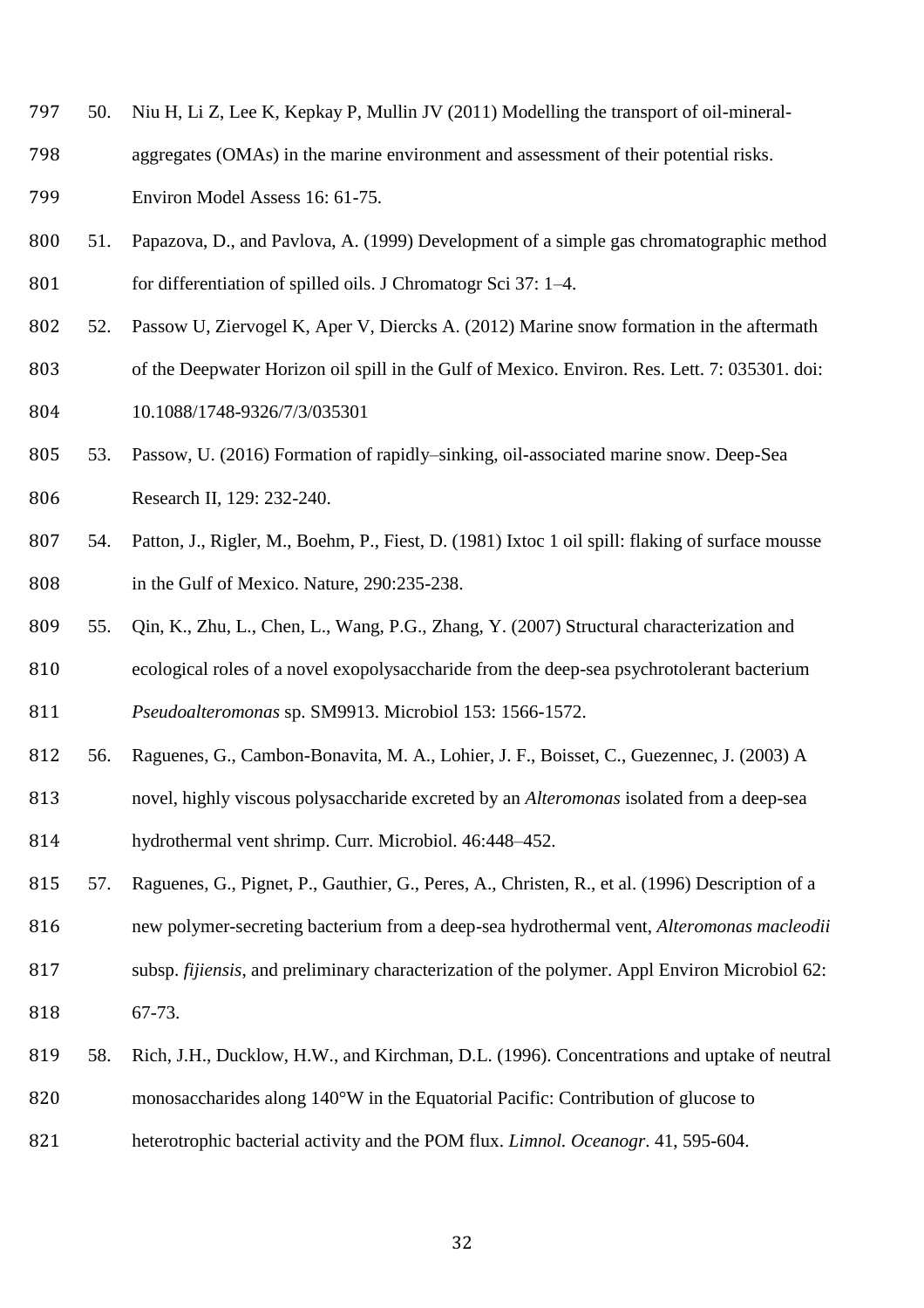- 59. Rich, J., Gosselin, M., Sherr, E., Sherr, B., and Kirchman, D.L. (1997). High bacterial
- production, uptake and concentrations of dissolved organic matter in the Central Arctic Ocean. *Deep-Sea Res. II* 44, 1645-1663.
- 60. Romero, I.C., P.T. Schwing, G.R. Brooks, R.A. Larson, D.W. Hastings, G. Ellis, E.A.
- Goddard, D.J. Hollander. (2015) Hydrocarbons in deep-sea sediments following the 2010
- Deepwater Horizon blowout in the Northeast Gulf of Mexico. PLOS one, 23 pp.,

doi:http://dx.doi.org/10.1371/journal.pone.0128371

61. Romero, I.C., Toro-farmer, G., Diercks, A., Schwing, P., Muller-Karger, F., Murawski, S.,

 Hollander, D.J. (2017) Large-scale deposition of weathered oil in the Gulf of Mexico following a deep-water oil spill. Environ Poll 228: 179–189.

- 62. Rougeaux, H., Pichon, R., Kervarec, N., Raguenes, G. H. C., Guezennec, J. G. (1996) Novel bacterial exopolysaccharides from deep-sea hydrothermal vents. Carbohydr. Polymers 31:237–242.
- 63. Rubin-Blum, M., Antony, C.P., Borowski, C., Sayavedra, L., Pape, T., Sahling, H.,
- 836 Bohrmann, G., Kleiner, M., Redmond, M.C., Valentine, D.L., Dubilier, N. (2017) Short-chain
- alkanes fuel mussel and sponge *Cycloclasticus* symbionts from deep-sea gas and oil seeps.
- Nat Microbiol 2:17093
- 64. Ryerson, T.B., Camilli, R., Kessler, J.D., Kujawinski, E.B., Reddy, C.M., Valentine, D.L.,
- Atlas, E., Blake, D.R., de Gouw, J., Meinardi, S., Parrish, D.D., Peischl, J., Seewald, J.S.,
- Warneke, C. (2012) Chemical data quantify Deepwater Horizon hydrocarbon flow rate and
- environmental distribution. Proc. Natl. Acad. Sci. USA, 109: 20246-20253.
- 65. Sauer, T., and Boehm, P. (1991) The use of defensible analytical chemical measurements for oil spill natural resource damage assessment. Int Oil Spill Conf Proc, 363–369.
- 66. Skoog, A., Benner, R. (1997) Aldoses in various size fractions of marine organic matter:
- Implications for carbon cycling, *Limnol. Oceanogr*., 42, 1803-1813.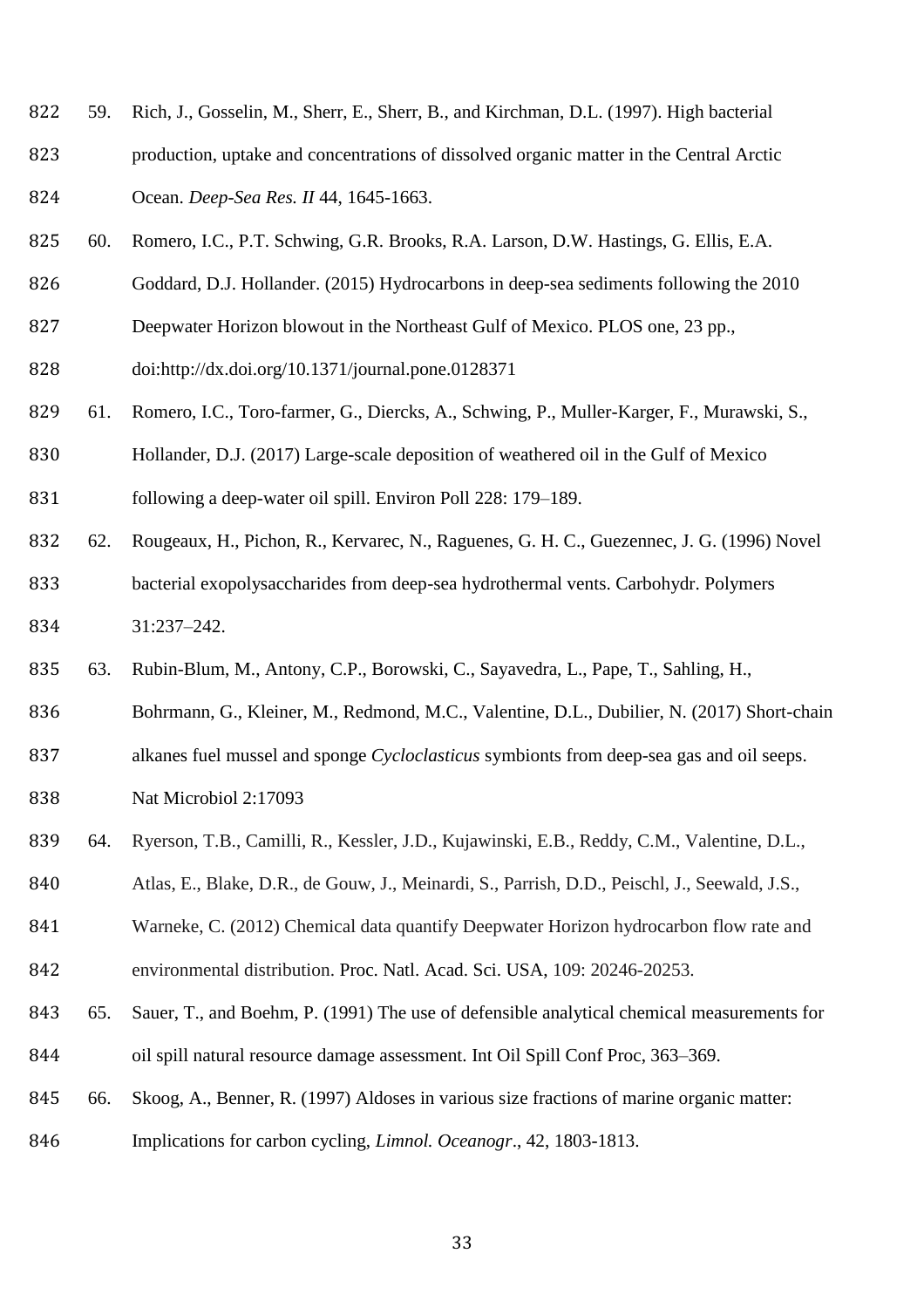- 67. Skoog, A., Whitehead, K., Sperling, F., and Junge, K. (2002). Microbial glucose uptake and
- growth along a horizontal nutrient gradient in the North Pacific. *Limnol. Oceanogr*. 47, 1676- 1683.
- 68. Stout, S.A., Rouhani, S., Liu, B., Oehrig, J., Ricker, R.W., Baker, G., Lewis, C. (2017)
- Assessing the footprint and volume of oil deposited in deep-sea sediments following the
- Deepwater Horizon oil spill. Mar Poll Bull 114: 327-342.
- 69. Stringfellow, W.T., Aitken, M.D. (1995) Competitive metabolism of naphthalene,
- methylnaphthalenes, and fluorene by phenanthrene-degrading pseudomonads. Appl. Environ. Microbiol. 61:357–362.
- 70. Teal, J.M., and Howarth, R.W. (1984). Oil spill studies: a review of ecological effects. *Environ. Manage*. 8, 27–44.
- 71. Theisen, A., Johann, C., Deacon, M.P., Harding, S.E. (2000) Refractive increment data book. Nottingham, UK: Nottingham University Press.
- 72. Tolstogusov, V.B. (1991) Functional properties of food proteins and the role of protein-polysaccharide interaction. Food Hydrocolloids 4, 429–468.
- 73. Tolstogusov, V.B. (1994) Some physico-chemical aspects of protein processing in foods. In
- Gums and Stabilizers for the Food Industry ed. Phillips, G.O., Williams, P.A. and Wedlock,
- D.J. pp. 115–124. Oxford: IRL Press.
- 74. U.S. v. BP et al. (United States of America v. BP Exploration & Production, Inc., et al.).
- (2015). Findings of fact and conclusions of law: Phase Two trial. In re: Oil spill by the oil rig
- "Deepwater Horizon" in the Gulf of Mexico, on April 20, 2010, No. MDL 2179, 2015 WL
- 225421 (LA. E.D. Jan. 15, 2015). (Doc. 14021). U.S. District Court for the Eastern District of
- Louisiana. Retrieved from [https://www.gpo.gov/fdsys/pkg/USCOURTS-laed-2\\_10-md-](https://www.gpo.gov/fdsys/pkg/USCOURTS-laed-2_10-md-02179/pdf/USCOURTS-laed-2_10-%20md-02179-63.pdf)
- [02179/pdf/USCOURTS-laed-2\\_10-](https://www.gpo.gov/fdsys/pkg/USCOURTS-laed-2_10-md-02179/pdf/USCOURTS-laed-2_10-%20md-02179-63.pdf) md-02179-63.pdf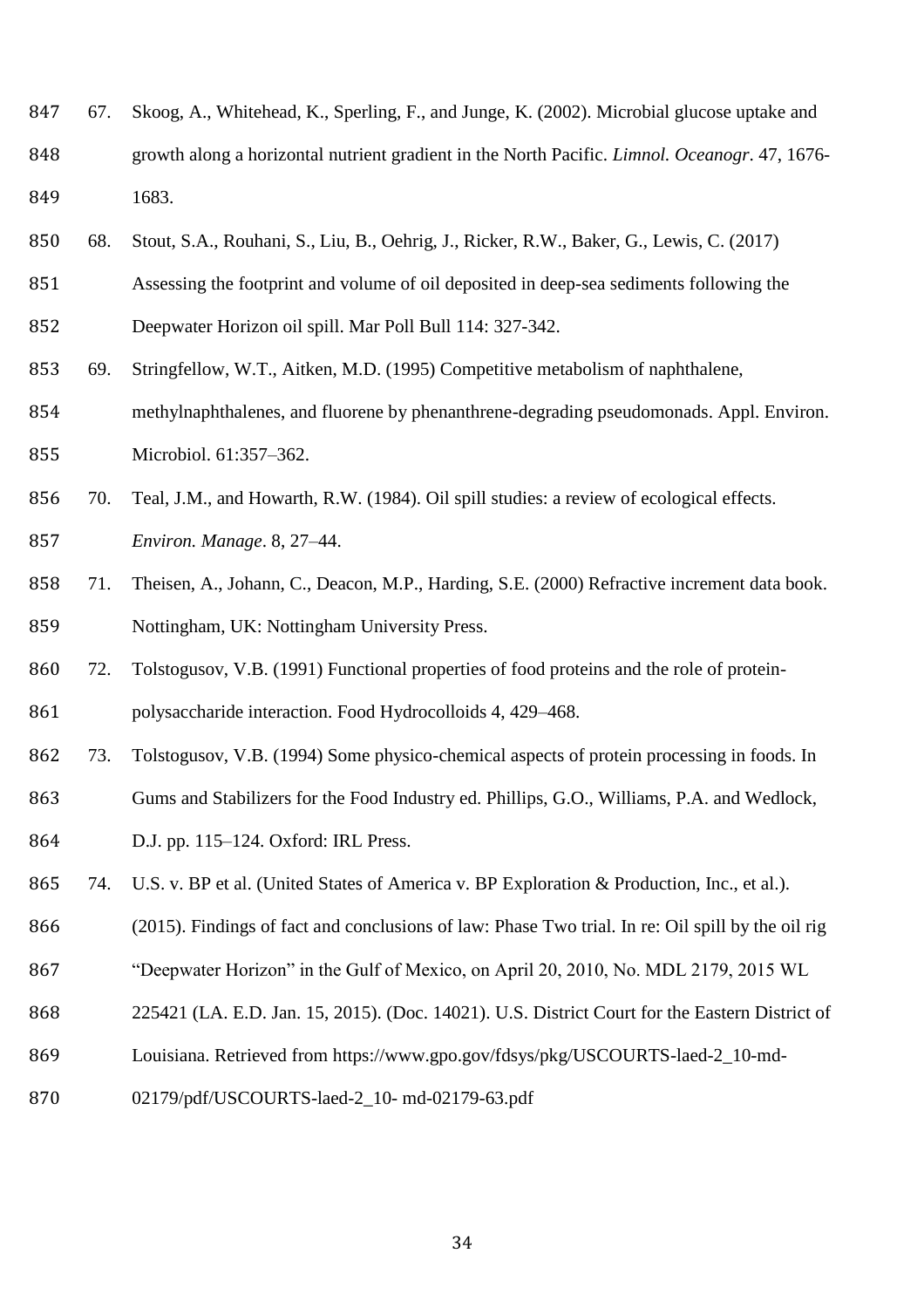- 75. Valentine DL, Kesser JD, Redmond MC, Mendes SD, Heintz MB, Farwell C, et al. (2010)
- Propane respiration jump-starts microbial response to Deep Oil spill. Science 330: 208–211.
- doi: 10.1126/science.1196830. pmid:20847236
- 76. Valentine, D.L., Fisher, G.B., Bagby, S.C., Nelson, R.K., Reddy, C.M., Sylva, S.P., Woo, M.
- A. (2014) Fallout plume of submerged oil from Deepwater Horizon. Proc. Natl. Acad. Sci.
- U.S.A. 111: 15906–15911.
- 77. van Eenennaam, J.S., Wei, Y., Grolle, K.C.F., Foekema, E.M., Murk, AT.J. (2016) Oil spill dispersants induce formation of marine snow by phytoplankton-associated bacteria. Marine Pollution Bulletin, 104: 294-302.
- 78. Verdugo, P., Alldredge, A.L., Azam, F., Kirchman, D.L., Passow, U., Santschi, P. (2004) The oceanic gel phase: a bridge in the DOM-POM continuum, Mar. Chem., 92: 67-85.
- 79. Vonk, S.M., Hollander, D.J., Murk, A.J. (2015) Was the extreme and wide-spread marine oil- snow sedimentation and flocculent accumulation (MOSSFA) event during the Deepwater Horizon blow-out unique? Mar Pollut Bull 100: 5–12.
- 80. White, H.K., Hsing, P.-Y., Cho, W., Shank, T.M., Cordes, E.E., Quattrini, A.M., Nelson, R.
- 886 K., Camilli, R., Demopoulos, A.W.J., German, C.R., Brooks, J.M., Roberts, H.H., Shedd, W.,
- Reddy, C.M., Fisher, C.R. (2012) Impact of the Deepwater Horizon oil spill on a deep-water
- 888 coral community in the Gulf of Mexico. Proc. Natl. Acad. Sci. USA, 109: 20303–20308.
- 81. Yakimov, M.M., Timmis, K.N., Golyshin, P.N. (2007) Obligate oil-degrading marine bacteria. Curr Opin Biotechnol 18: 257–266.
- 82. Yang, T., L. M. Nigro, T. Gutierrez, L. D'Ambrosio, S. B. Joye, R. Highsmith, A. Teske.
- (2016a) Pulsed blooms and persistent oil-degrading bacterial populations in the water column during and after the Deepwater Horizon blowout. Deep-Sea Research Part II 129:282-291.
- 83. Yang, T., K. Speare, L. McKay, B.J. MacGregor, S.B. Joye, and A. Teske. (2016b) Distinct
- bacterial communities in surficial seafloor sediments following the 2010 Deepwater Horizon
- blowout. Frontiers in Microbiology 7:1384, doi: 10.3389/fmicb.2016.01384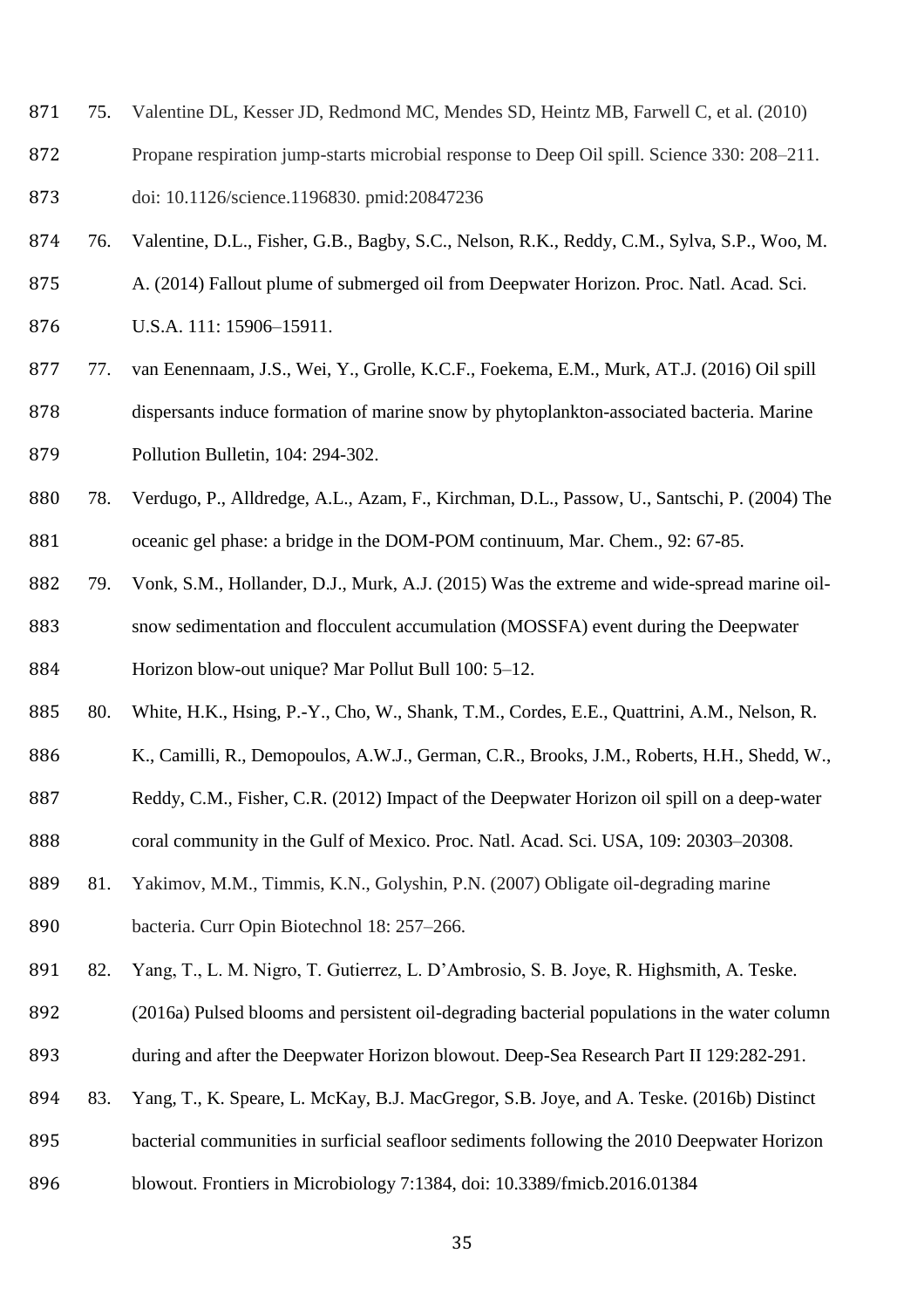| 897 | 84. | Ziervogel, K., McKay, L., Rhodes, B., Osburn, C.L., Dickson-Brown, J., Arnosti, C., Teske, |
|-----|-----|--------------------------------------------------------------------------------------------|
| 898 |     | A. (2012) Microbial activities and dissolved organic matter dynamics in oil-contaminated   |
| 899 |     | surface seawater from the Deepwater Horizon oil spill site. PLoS ONE, 7 e34816.            |
| 900 |     |                                                                                            |
| 901 |     |                                                                                            |
| 902 |     |                                                                                            |
| 903 |     |                                                                                            |
| 904 |     |                                                                                            |
| 905 |     |                                                                                            |
| 906 |     |                                                                                            |
| 907 |     |                                                                                            |
| 908 |     |                                                                                            |
| 909 |     |                                                                                            |
| 910 |     |                                                                                            |
| 911 |     |                                                                                            |
| 912 |     |                                                                                            |
| 913 |     |                                                                                            |
| 914 |     |                                                                                            |
| 915 |     |                                                                                            |
| 916 |     |                                                                                            |
| 917 |     |                                                                                            |
| 918 |     |                                                                                            |
| 919 |     |                                                                                            |
| 920 |     |                                                                                            |
| 921 |     |                                                                                            |
| 922 |     |                                                                                            |
| 923 |     |                                                                                            |
| 924 |     |                                                                                            |
| 925 |     |                                                                                            |
| 926 |     |                                                                                            |
| 927 |     |                                                                                            |
| 928 |     |                                                                                            |
| 929 |     |                                                                                            |